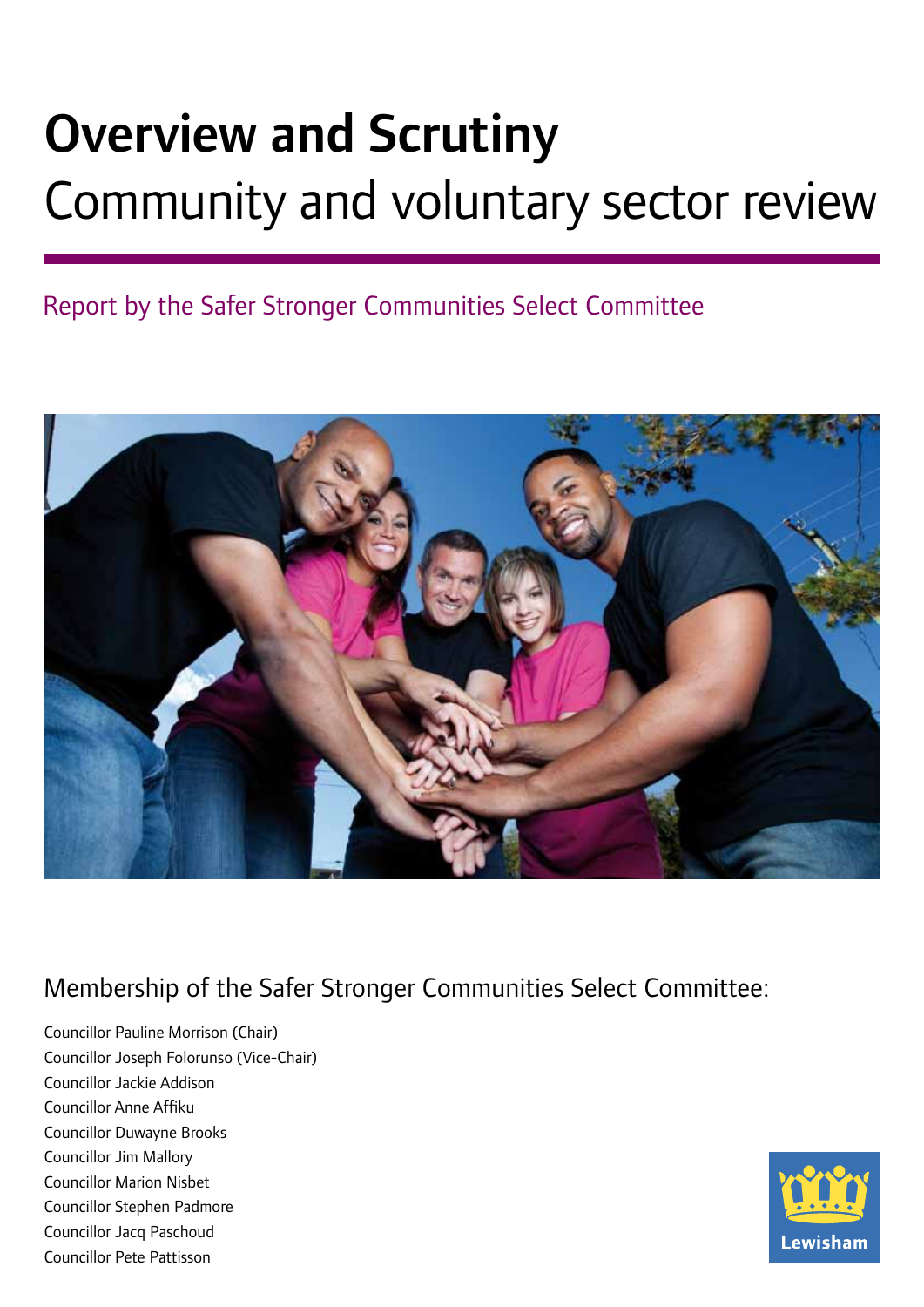# **Contents**

| $\mathbf 1$ . | <b>Chair's introduction</b>                                                                                                                                            | $\mathbf{2}$               |
|---------------|------------------------------------------------------------------------------------------------------------------------------------------------------------------------|----------------------------|
| 2.            | <b>Executive summary</b>                                                                                                                                               | 3                          |
| 3.            | <b>Key findings</b>                                                                                                                                                    | 5                          |
| 4.            | <b>Recommendations</b>                                                                                                                                                 | $\overline{7}$             |
| 5.            | Purpose and structure of the review                                                                                                                                    | 9                          |
| 6.            | Current support for the voluntary and community cector                                                                                                                 | 10                         |
| 7.            | <b>Previous scrutiny</b>                                                                                                                                               | 16                         |
| 8.            | Benefits of the community and voluntary sector                                                                                                                         | 19                         |
| 9.            | Capacity of the community and voluntary sector                                                                                                                         | 21                         |
|               | <b>Voluntary Action Lewisham</b><br><b>Lewisham Arts Education Network</b><br><b>Volunteer Centre Lewisham</b><br><b>City Bridge Trust</b><br>Other inputs on capacity | 21<br>22<br>23<br>24<br>25 |
| 10.           | Building the capacity of the community and voluntary sector                                                                                                            | 27                         |
|               | <b>Transforming Local Infrastructure</b>                                                                                                                               | 30                         |
|               | 11. The future role of the community and voluntary sector                                                                                                              | 33                         |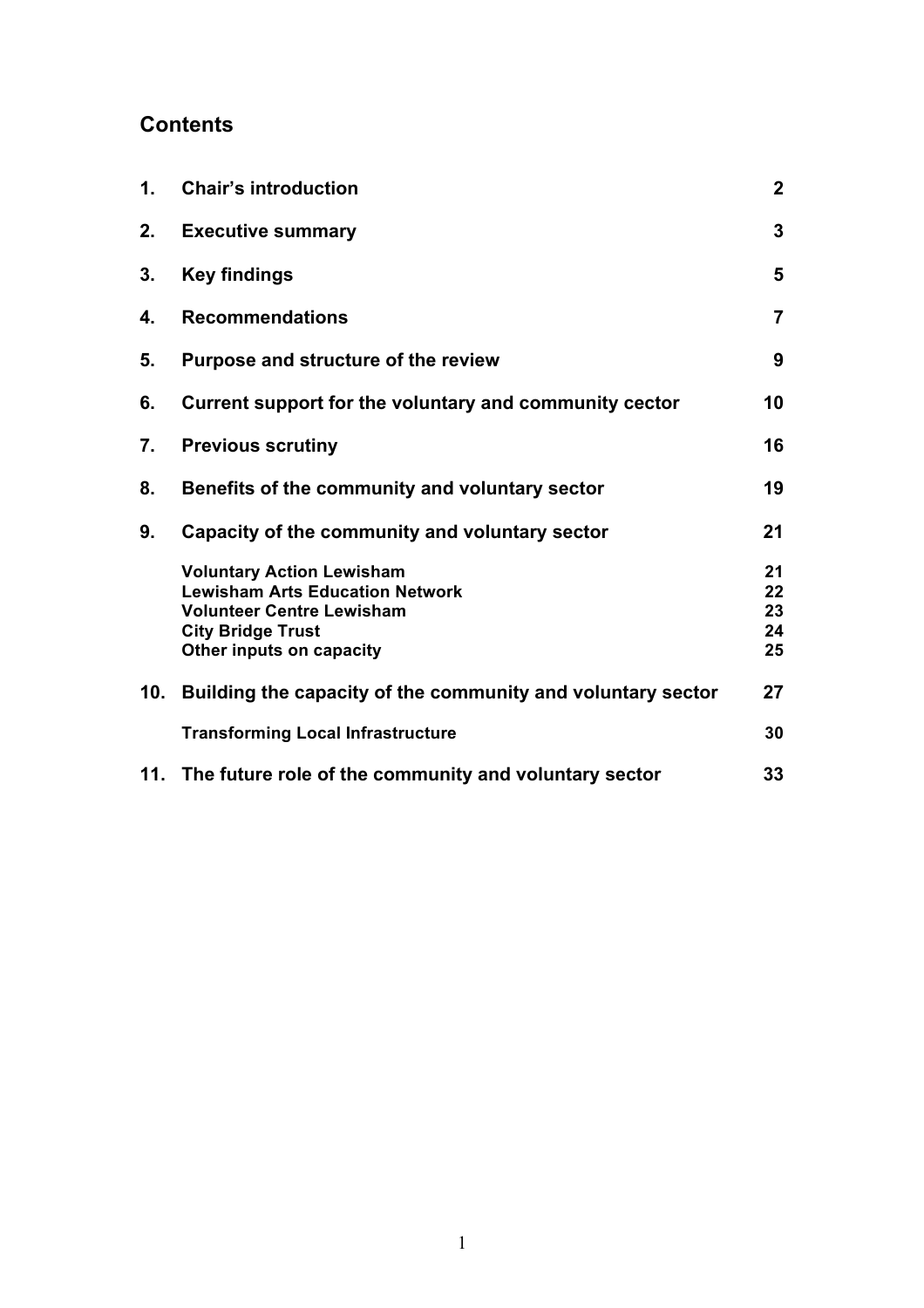# **Chair's introduction**

The community and voluntary sector plays an important role within Lewisham, fulfilling a wide range of needs and wants for the community. The benefits that emerge from a vibrant sector lifts Lewisham into a better place to live and work, generating positives for the borough by providing services and assistance to those in need, volunteering for those who need to develop their skills, a way for people to become involved in their communities or simply leisure opportunities.

In this review, the Safer Stronger Communities Select Committee sought to find out what the community and voluntary sector does, how it operates and the benefits it brings to Lewisham. It also looked at how Lewisham Council supports the sector, as well as what other organisations do to offer support either through financial means or through 'in-kind' support. Lewisham has a strong history of working with the third sector and currently runs a three year funding programme for organisations within the borough. This funding has not been cut in the face of severe budgetary pressures and is testament to the commitment that Lewisham Council has to the community and voluntary sector.

Important issues that that the Committee identified included finding a balance between organisations being rational and using business-like practices to get the most from the funding they generate whilst retaining the enthusiasm and passion that made people want to get involved in the first place, as well as the balance for funding bodies between supporting new and ground-breaking projects while maintaining stable and successful organisations that have long and proud histories within the borough.

The Committee heard evidence from a number of organisations, either working locally in Lewisham or across the whole of London. On behalf of the committee I would like to thank those organisations for the taking the time to speak to the committee about the work they do and to highlight the issues that they face. I would also like to thank Members of the Select Committee for their diligence and commitment in carrying out this lengthy review.

I commend this report to the Mayor and Cabinet and hope that they give full consideration to the recommendations within it.



Cllr Pauline Morrison, Chair, Safer Stronger Communities Select Committee.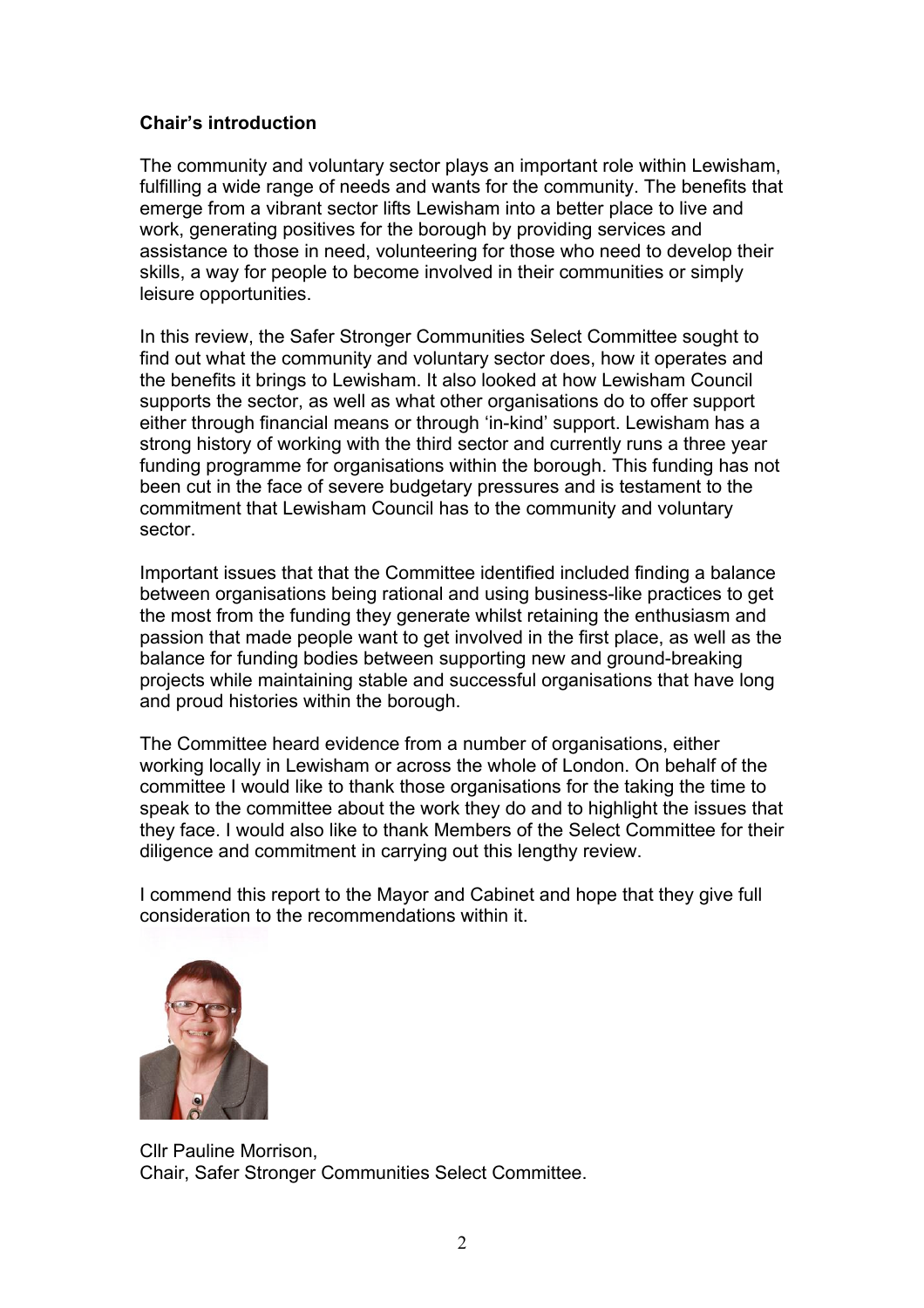# **1. Executive summary**

- 1.1. The Committee found that the community and voluntary sector fulfils a diverse range of roles in the borough, offering sports participation, hobbies, local activism and social action, support for vulnerable people, as well as supporting other community and voluntary organisations. In addition there are clear benefits to be gained from an active and healthy voluntary sector.
- 1.2. In Lewisham there are over 800 voluntary and community organisations, providing a wide range of services. Some organisations funded by the Council make direct contributions to Council priorities through specific service provision, whilst others contribute more indirectly. Lewisham is fortunate to have a thriving third sector which ranges from very small organisations with no paid staff through to local branches of national charities. The smaller groups are often the glue in the community and can spring up between neighbours and in local areas.
- 1.3. Lewisham has a strong history of working with the third sector and offers support to the voluntary and community sector in a number of ways. This includes developing a Compact with the sector over a decade ago and providing a three year funding programme for organisations within the borough. This funding has not been cut in the face of severe budgetary pressures and marks the commitment that Lewisham Council has to the community and voluntary sector. The fund sets out general criteria for funding, giving clarity for those bidding and has four themes for the funding, setting out what the priorities are for Lewisham. The themes include Building Social Capital, Gateway Services, Youth Programme and Communities That Care.
- 1.4. Lewisham also funds second tier organisations, which are a level up from those front line organisations delivering services. These help to support and build up existing organisations as well as offering advice and assistance to new organisations. The main example of such an organisation is Voluntary Action Lewisham, who provide support services as well as representation and advocacy. In addition to local authority funders there are London-wide funders such as the City Bridge Trust who provide funding and support for organisation across London, including in Lewisham. They also have strategic initiatives that allows commissioning of services and research and are encouraging volunteers to be involved in organisations. Support for the voluntary sector tends to decrease during times of recession. Structural and sector support is very important to smaller organisations and makes it easier for them to survive.
- 1.5. The Committee identified contradictions and clashes within the community and voluntary sector. For example, there needs to be a match-up between the passion of wanting to help and the rational business side of operating effectively, especially given funding pressures. There is clearly scope for more partnership working among organisations doing similar things and/or working in similar geographical areas although this shouldn't mean that people feel as if they no longer have 'influence' within their organisations. Likewise there needs to be a balance between funding new projects that push new ideas and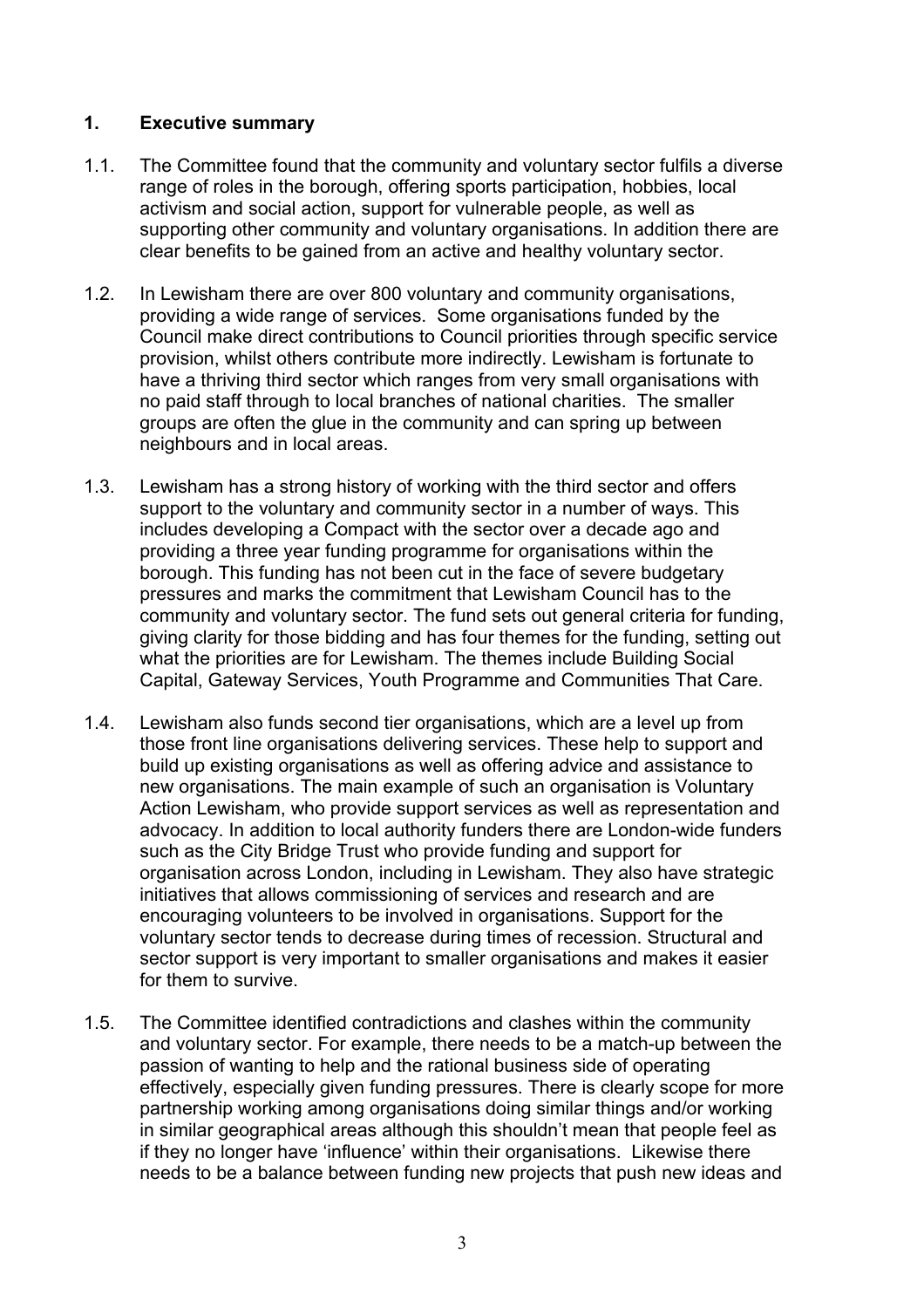approaches without threatening established organisations providing successful services.

- 1.6. There are enormous pressures and challenges on the sector in the future. These include the sharing of assets, providing services in the future that the Council provides now and pressures to move to a more enterprising approach.
- 1.7. The Committee recommended actions based around maintaining levels of funding and stabilising the sector, improving the level and intensity of direct support for smaller organisations, ways to meet the challenges the sector faces in the future and further work the Committee can carry out in scrutinising this area.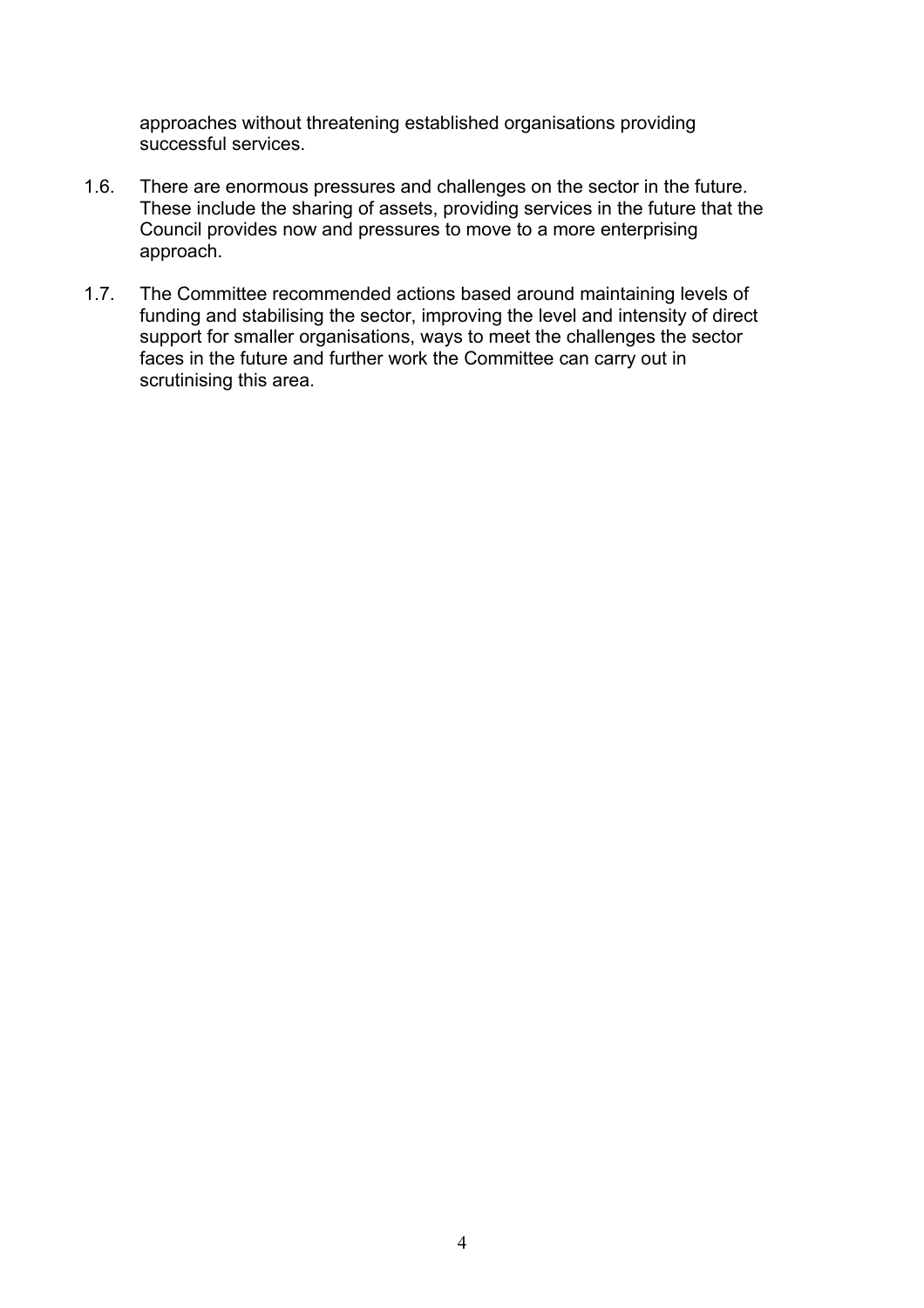# **2. Key findings**

- KF 1. The community and voluntary sector fulfils a diverse range of roles in the borough, offering sports participation, hobbies, local activism and social action, support for vulnerable people, as well as supporting other community and voluntary organisations.
- KF 2. There are clear benefits to be gained from an active and healthy voluntary sector, including:
	- Contributing to Council priorities
	- Providing services that Council cannot easily provide
	- 'Filling the gap' outside mainstream provision
	- Acting as bridging organisations between communities and people, as a glue that hold communities together
	- Fulfilling a preventative role for society that the public sector cannot always do
	- Giving people a voice
	- Providing positive experiences for those volunteering
- KF 3. The community and voluntary sector is underpinned by the goodwill of those involved in groups and organisations and hinges on their passion and drive.
- KF 4. Current support levels in Lewisham are good compared to the national situation. There has historically been a good relationship in Lewisham, and the current situation has come about because of:
	- The maintaining of grant funding
	- Advice and support on offer
	- Consultation
	- Advocacy
- KF 5. The community and voluntary sector faces challenges due to the shifting patterns in funding at a national and local level. Alternative charity funders are also facing pressures on their funds due to the increased demand for them.
- KF 6. However, the community and voluntary sector also needs to 'raise its game' by prioritising, adapting and developing its services in order to rise to the challenge of cuts to services and 'Big Society'.
- KF 7. The new main grant programme has provided clear priorities and criteria enabling transparency in funding aims and requirement for organisations.
- KF 8. Previous scrutiny of this topic by both Lewisham and other local authorities has largely looked at funding arrangements, rather than the wider support on offer to the community and voluntary sector. However, a great deal of best practice identified is current practice at Lewisham.
- KF 9. Capacity within the community and voluntary sector is supported by organisations such as Voluntary Action Lewisham as well as the Council itself. It can also be provided by other large funding organisations such as City Bridge Trust. This support is highly important, especially for smaller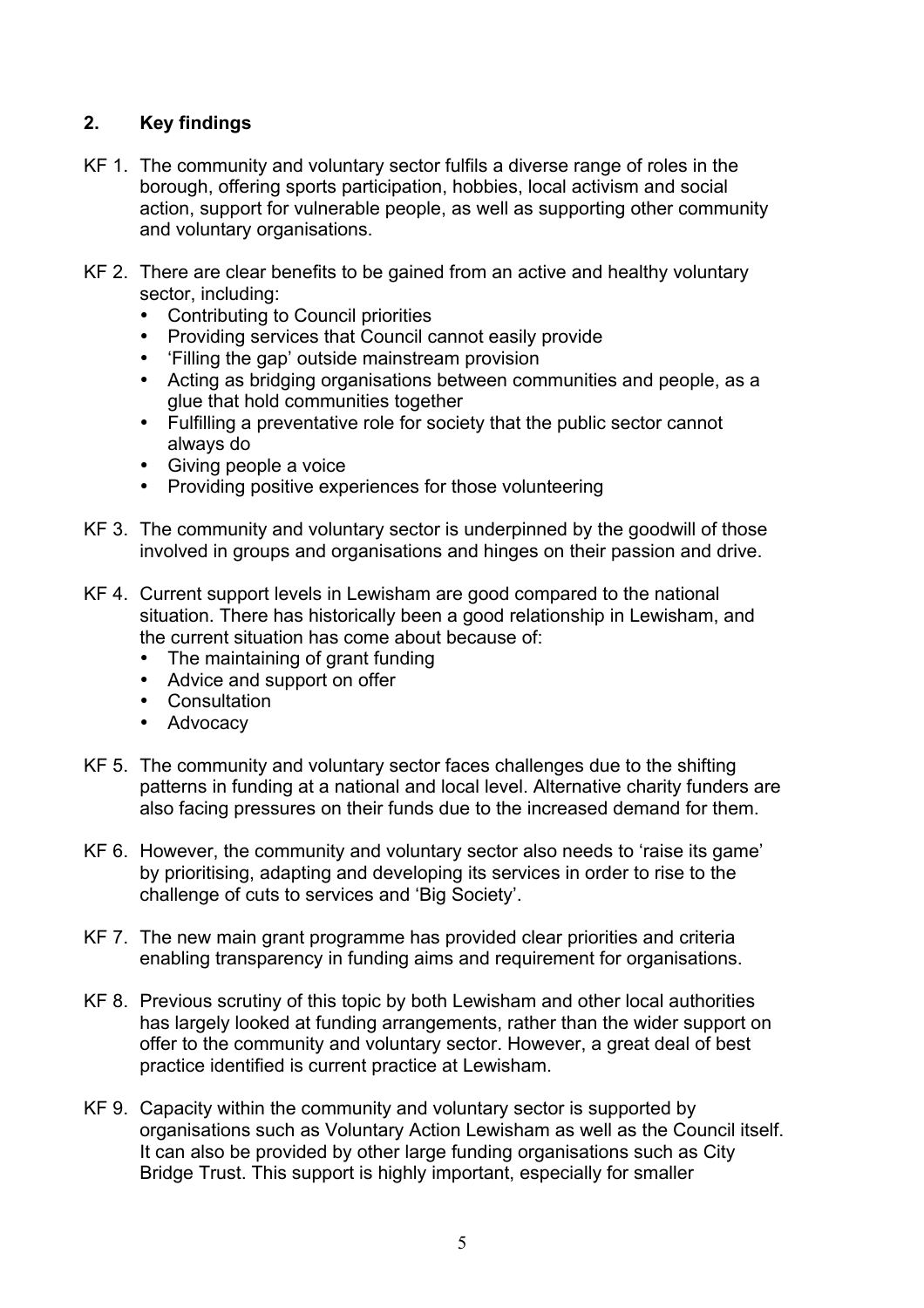organisations and groups that can't generate 'their own' advice, training and guidance.

- KF 10.The capacity of the community and voluntary sector is not fully developed due to the isolated nature of many organisations. There can be overlaps in provision between different groups operating in either the same geographical area or delivering similar services. There can also be a lack of knowledge amongst some smaller organisations of where funding, guidance and advice is available from as they have limited numbers of people and expertise to draw upon. Improved access to this sort of knowledge is needed for capacity to be built.
- KF 11.Access to funding can depend upon developing new projects, which can then threaten core longstanding services and stable organisations. Developing and sustaining organisations should be a key priority of funding.
- KF 12.Building and sustaining connections between communities is a key to developing a healthy community and voluntary sector.
- KF 13.The Council should not be prescriptive and dictate what form the community and voluntary sector should take. Its role should be as an enabler, which is a more delicate and nuanced role. Dialogue between Lewisham Council and the community and voluntary sector needs to be open, honest and transparent.
- KF 14.Plans have been drawn up under the Transforming Local Infrastructure bid that could greatly enhance capacity within Lewisham and has identified potential new structures, directions and collaboration opportunities. If the bid is not successful then Lewisham as a borough has a good potentials plan in place to improve the way the community and voluntary sector works.
- KF 15.There is potential for some organisations within the community and voluntary sector to develop into a 'social enterprise' or entrepreneurial direction.
- KF 16.Philanthropy does not appear to be able to fill the gaps in funding that can occur at the small, local scale. Instead it seems suitable for larger scale project type work or established organisations
- KF 17.A wider definition of volunteering, as developed in the 'Valuing Our Community strategy, that recognises giving time is important in increasing the role and involvement of volunteers in achieving community cohesion.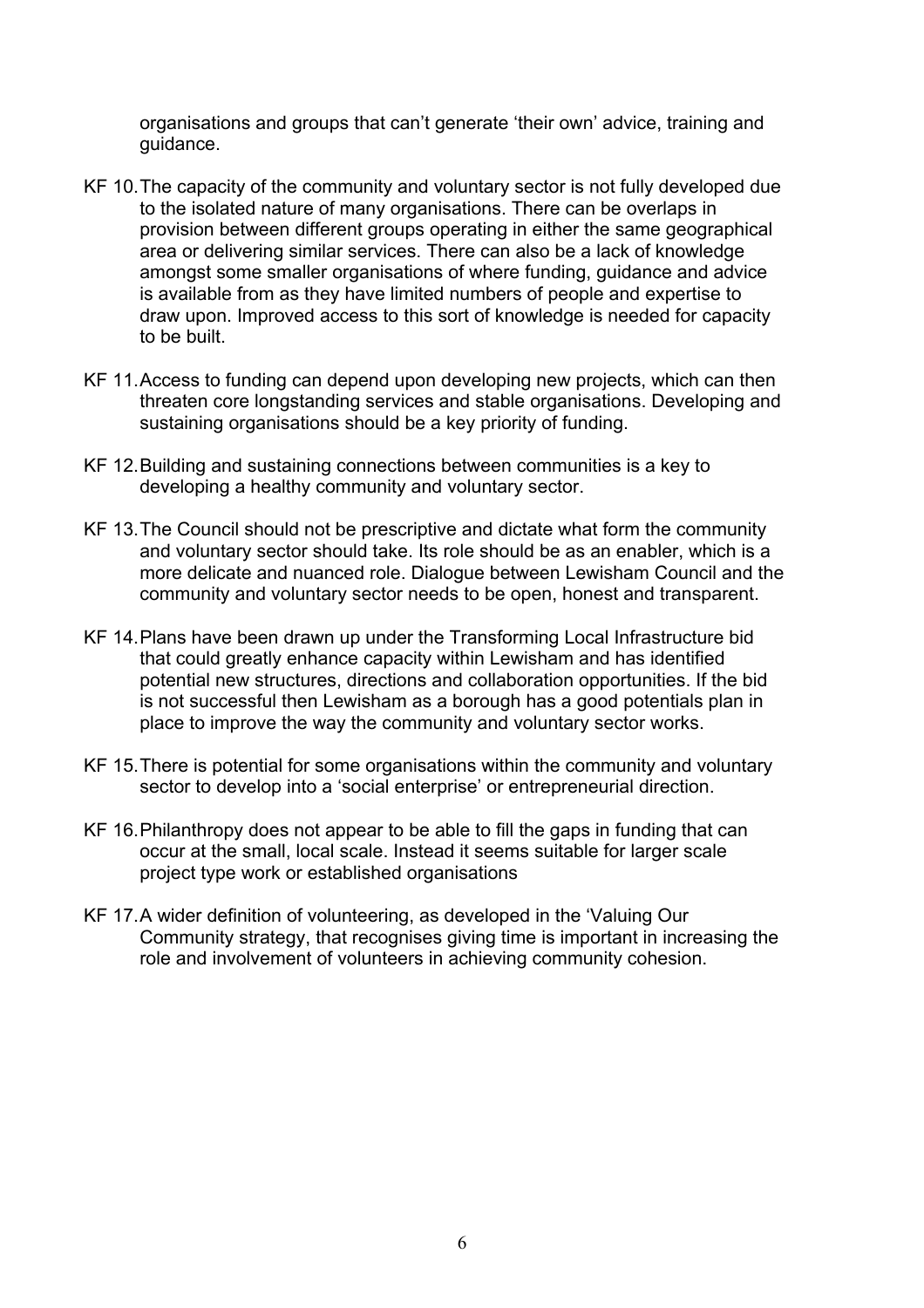### **3. Recommendations**

After consideration of the evidence in the report and the agreed key findings, the Committee developed the following recommendations:

- R1. Lewisham Council should maintain the current levels of funding for the community and voluntary sector.
- R2. Organisations that are stable and are providing recognised good quality services must be supported by Lewisham Council. Funding from Lewisham should aim to ensure there is a balance between new, innovative projects and stable, proven approaches that work.
- R3. Lewisham Council should continue its collaboration with other funding bodies and pass on information about funding that is available to organisations within Lewisham.
- R4. The community and voluntary sector should not be expected to supply services that are currently provided by the Council unless there is an appropriate transfer of funding made and standards set out.
- R5. Lewisham should encourage greater awareness of and participation in the community and voluntary sector. To aid this, a borough-wide initiative to increase the visibility and awareness of the sector should be developed, expanding on already in-place events such as Make a Difference Day and Compact Week.
- R6. Organisations that support the community and voluntary sector in Lewisham, such as Voluntary Action Lewisham, should review the support that they offer to the sector especially in relation to capability and capacity building. The Committee feels that provision of more intensive and individual support including advice, training and guidance would create better results for organisations.
- R7. Lewisham Council should work with the community and voluntary sector to challenge the sector to step-up to the new challenges and pressures that are being faced at this time. There should be realism within the community and voluntary sector on what it will and will not be able to do.
- R8. Collaboration between organisations in the community and voluntary sector should be encouraged and increased in order to increase capacity and meet funding challenges.
- R9. The role that Local Assemblies play in supporting the formation, growth and support of community and voluntary groups should be reviewed, with an aim to expand its role. A wider definition of volunteering reflecting giving of time should be part of this review.
- R10. Lewisham Council should review its interactions with the community and voluntary sector across the entire organisation in order to ensure that the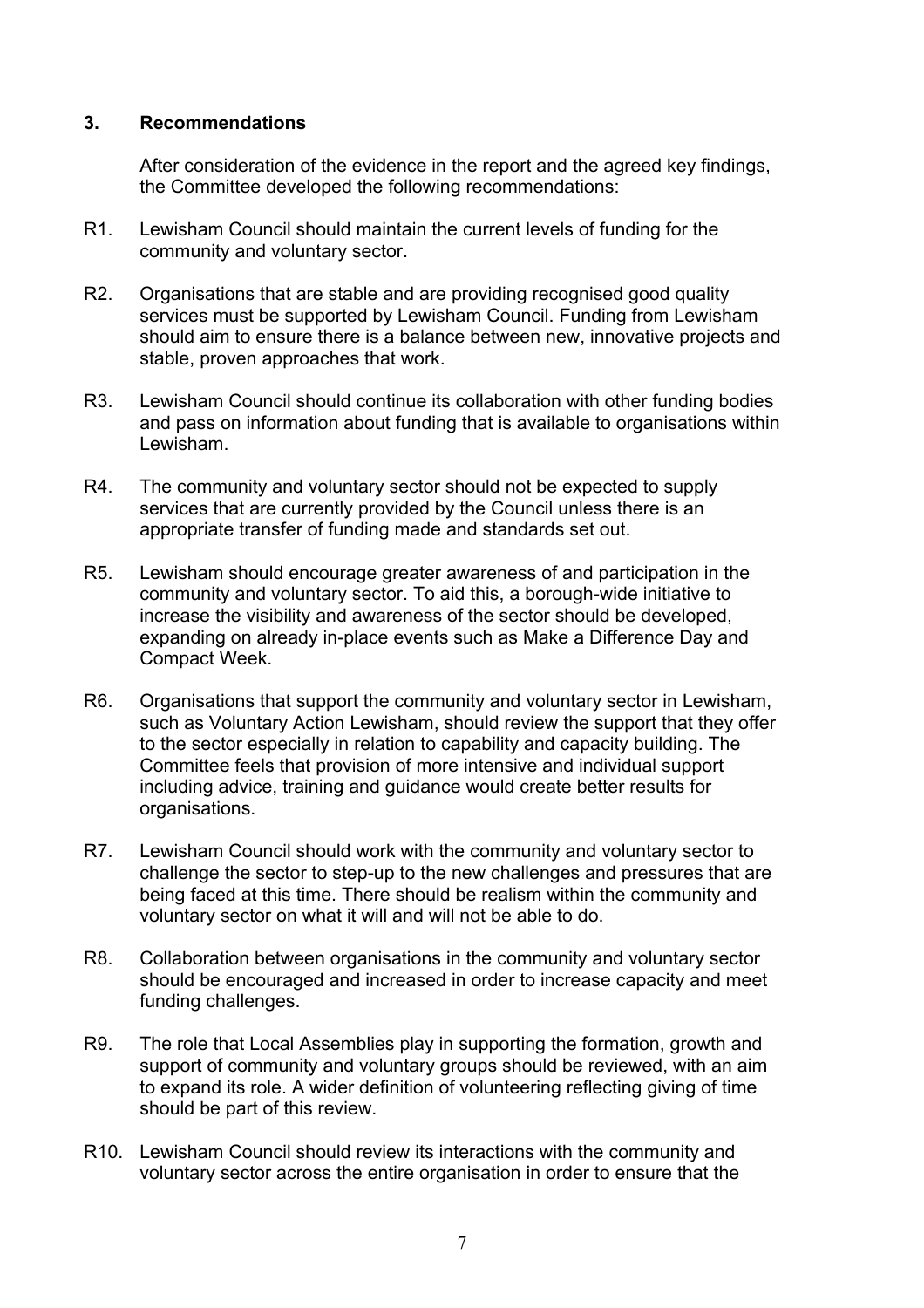approach taken is consistent and sufficiently promotes and supports the sector's work and role.

- R11. Further scrutiny should be carried out looking at the shifting patterns of funding for the community and voluntary sector, including payment by results and personal budgets.
- R12. Further scrutiny should be carried out to look at the role of social enterprise, increased entrepreneurialism and generating income.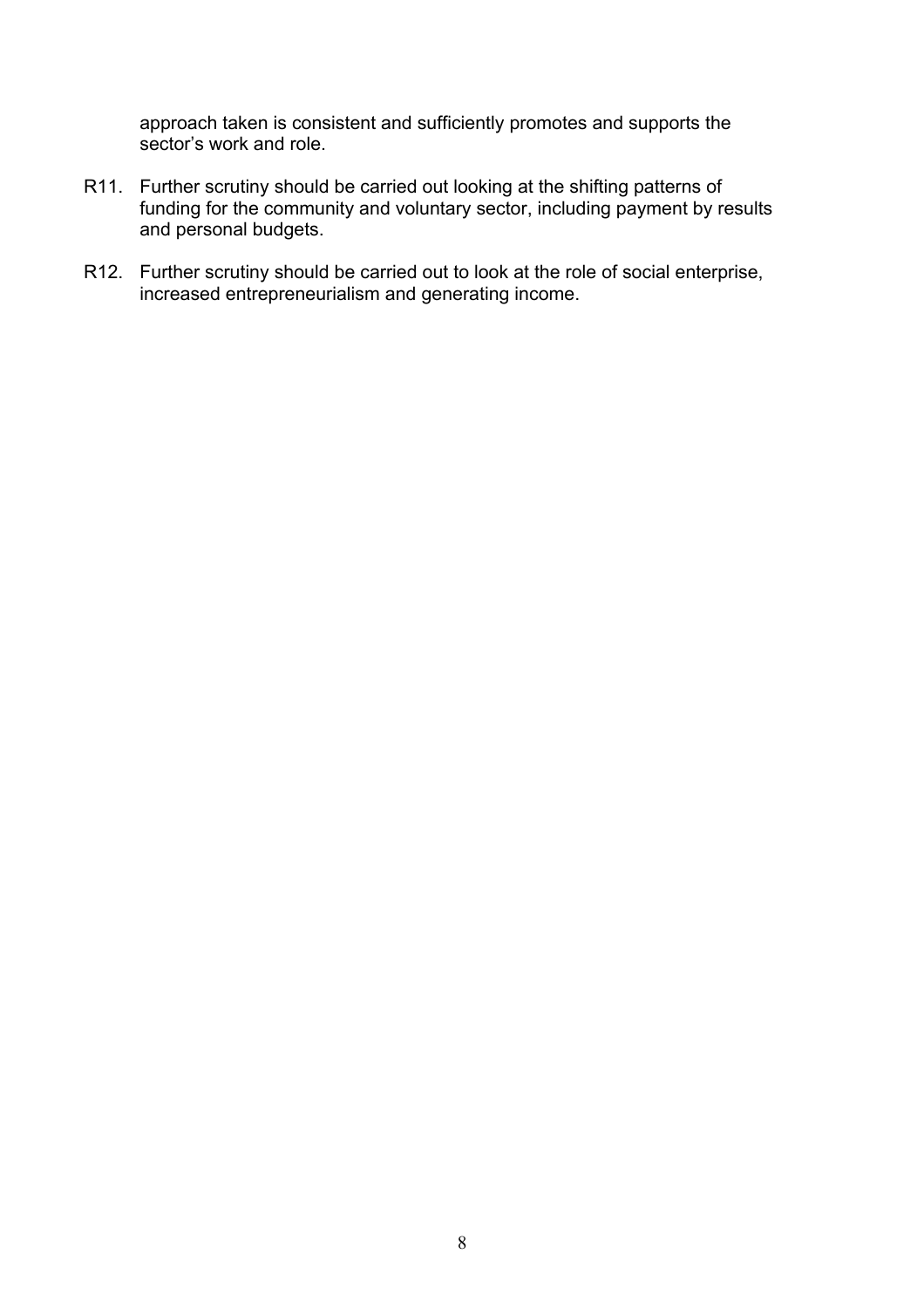# **4. Purpose and structure of the review**

- 4.1. Over the course of it's 2010/11 work programme the Safer Stronger Communities Select Committee realised that the role of the 'third sector' would gain in importance over the coming years. The third sector includes charities, not for profit companies limited by guarantee, faith organisations, civic amenity societies as well as social enterprises. What all these organisations have in common is their ability to bring significant additional value to the work that they do through voluntary support and raising funds from sources not available to other sectors such as charitable trusts. Many Members on the Committee were themselves current or former participants in organisations in the third sector and decided that an in-depth review looking at aspects of this area would have the potential to strengthen the way that the sector operates within Lewisham.
- 4.2. At it's meeting on 31 March 2011 the Safer Stronger Communities Select Committee agreed that it would undertake a review of the voluntary and community sector in Lewisham, concentrating on smaller organisations operating within the borough and seeking to address the following three key themes and subsequent questions contained within the themes:

Establishing the Capacity of the Voluntary Sector

- What benefits does the voluntary and community sector bring to the community?
- Where do voluntary and community sector groups operate within the borough?
- Is it possible to audit the number of groups?
- What levels of funding and general support are available to the voluntary and community sector?
- How does the voluntary and community sector provide support to itself?
- How are these levels of funding and support likely to change?

How to Build the Capacity

- What does the voluntary and community sector want in terms of support from the public sector?
- How equipped are organisations to build their capacity to do more?
- What can the voluntary and community sector do between themselves to increase capacity?
- Is there a need to encourage more voluntary and community groups within Lewisham and if so how can this be done?
- How can the work done by smaller, less structured and less formal organisations be harnessed and recognised in order to increase capacity?

The Future Role of the Voluntary Sector

- What role is seen for the voluntary and community sector by national bodies and the government?
- What role is seen for the voluntary and community sector by themselves?
- How can the Council and their partners encourage increased capacity within the voluntary and community sector to help them take on these roles?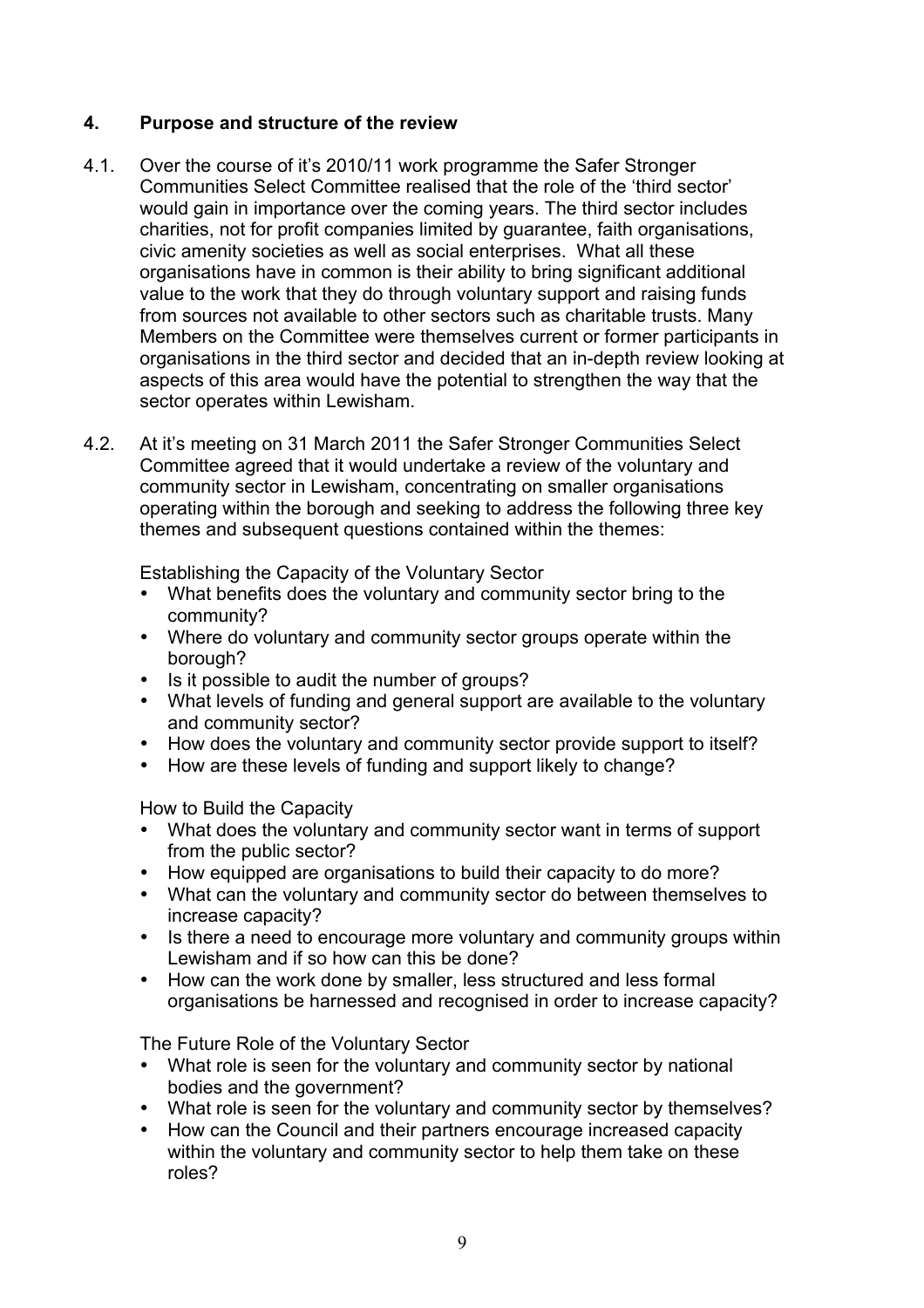Current support for the voluntary and community sector

- 4.3. Local authorities can act as facilitators helping spread the burden and promoting co-operation between local groups. Lewisham has a strong history of working with the third sector and empowering residents and communities. Lewisham was the first London Borough to develop a compact with the third sector in 2001. The compact seeks to support a positive relationship between the sector and key statutory partners. It includes expectations around the management of grant aid as well as broader partnership working principles. The compact was further developed in 2010 with the addition of guidelines for commissioning with the third sector in recognition of the important contribution that the third sector should play in identifying needs as well as potentially delivering service solutions. Although the third sectors role within the commissioning of local public services continues to grow, the council recognises that there continues to be a need for grant aid investment for the following reasons:
	- A recognition of the importance of maintaining an independent sector that can act as a critical friend to challenge public sector policy and delivery.
	- A recognition of the key role that the sector plays in building civic participation, providing a voice for seldom heard residents and providing community intelligence.
	- A recognition of the great diversity of the sector and the need to engage with small and emerging groups as well as large established organisations.
	- A recognition of the sector's potential to take risks and innovate which does not always sit easily within commissioning frameworks.
	- A recognition that third sector organisations have been key delivery partners for a wide range of targeted short term initiatives. Grant aid provides a level of security for organisations ensuring that there is a strong sector ready to work in partnership with us.
- 4.4. Lewisham offers support to the voluntary and community sector in a number of ways:
	- Advice and support: the Council can provide specialist advice on many issues facing the community sector, or can point groups in the direction of other organisations that can help. Funded organisations receive support and advice from Council officers on organisational development. Support is also given through assisting with premises.
	- Facilitating consultation: Lewisham is committed to ensuring that wide and representative consultation is undertaken on issues affecting local people
	- Funding: Lewisham is a significant funder of the voluntary and community sector. The basis on which grant funding is allocated is outlined in this paper.
	- Advocacy: Lewisham is committed to ensuring that organisations based in the borough receive their share of national and regional funds
- 4.5. The Council recognises its role in supporting the breadth of development across the VCS as well as in seeking a commitment to its own corporate priorities. The Council's grant aid programme is part of a package of support that has been developed to assist in building a vibrant and sustained VCS.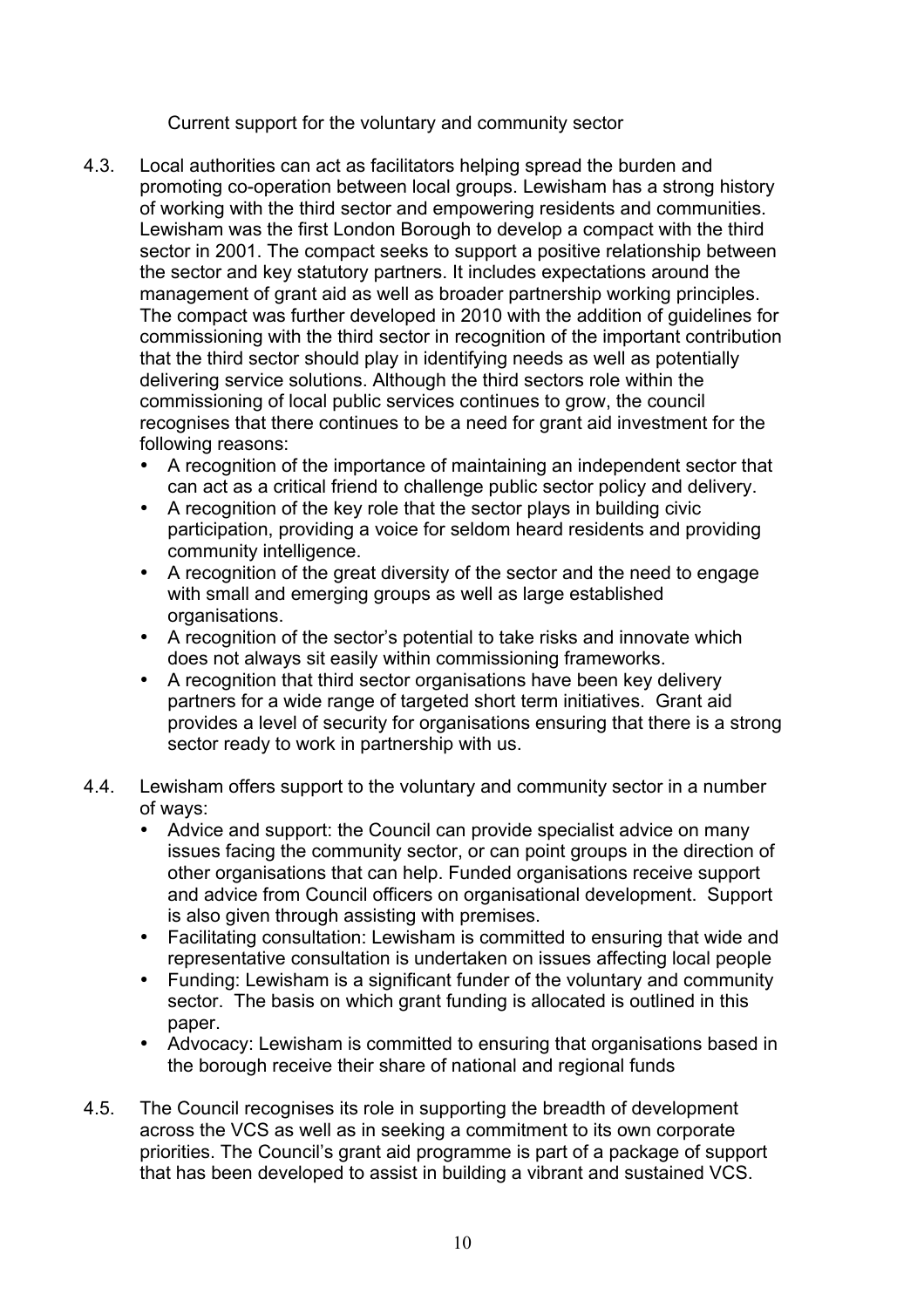From April 2008 three year funding was introduced, for the majority of organisations, with the funding framework for advice and information starting in April 2009.

- 4.6. Given the current financial position that the Council finds itself in, there is recognition that the role of the voluntary and community sector is even more crucial in assisting with delivering quality services to local people. A decision was taken at Mayor and Cabinet contracts in December 2010 to extend the 2010/11 main grant programme allocations for a further 6 months to allow time for consultation on new criteria and programme themes to be completed. A set of draft proposals for the new main grants programme were consulted on. This involved sending the draft proposals to organisations on the Community Sector Unit's database, publicising it on VAL's e bulletin, and holding discussions with a range of stakeholders such as Safer Stronger Communities Select Committee, Stronger Communities Partnership Board, The Compact Group, Health and Social Care Forum, Children and Young Peoples Forum, Information and Advice Forum, Borough Deans and the Second Tier Strategy Group.
- 4.7. The new three year funding programme takes this into account and will aim to:
	- reduce the impact of public sector spending reductions on citizens and communities.
	- harness the innovation of the sector to deliver solutions in priority service areas.
	- ensure a strong infrastructure for delivering social capital across the borough as a whole.
	- support those in greatest need around issues such as financial inclusion, accessing employment and legal advice
	- promote the value that third sector organisations provide by ensuring that organisations lever external funding, earned income and volunteering
- 4.8. The new funding will run to March 2014 and has reprioritised funding around 4 themes. In order to be eligible for funding from the main grants programme applications must:
	- Be for activities or services that benefit Lewisham residents –the application should describe any specific target groups and how they will benefit from the proposed activity;
	- be from a constituted third sector organisation with charitable aims and objectives;
	- have a written Equal Opportunities policy that covers all equality strands;<br>• demonstrate clear financial management procedures and arrangements
	- demonstrate clear financial management procedures and arrangements which allow the management committee to ensure the effective use of resources.
	- Evidence a track record in securing external funding or the potential to attract external funding in the future
- 4.9. Lewisham will not fund:
	- individuals: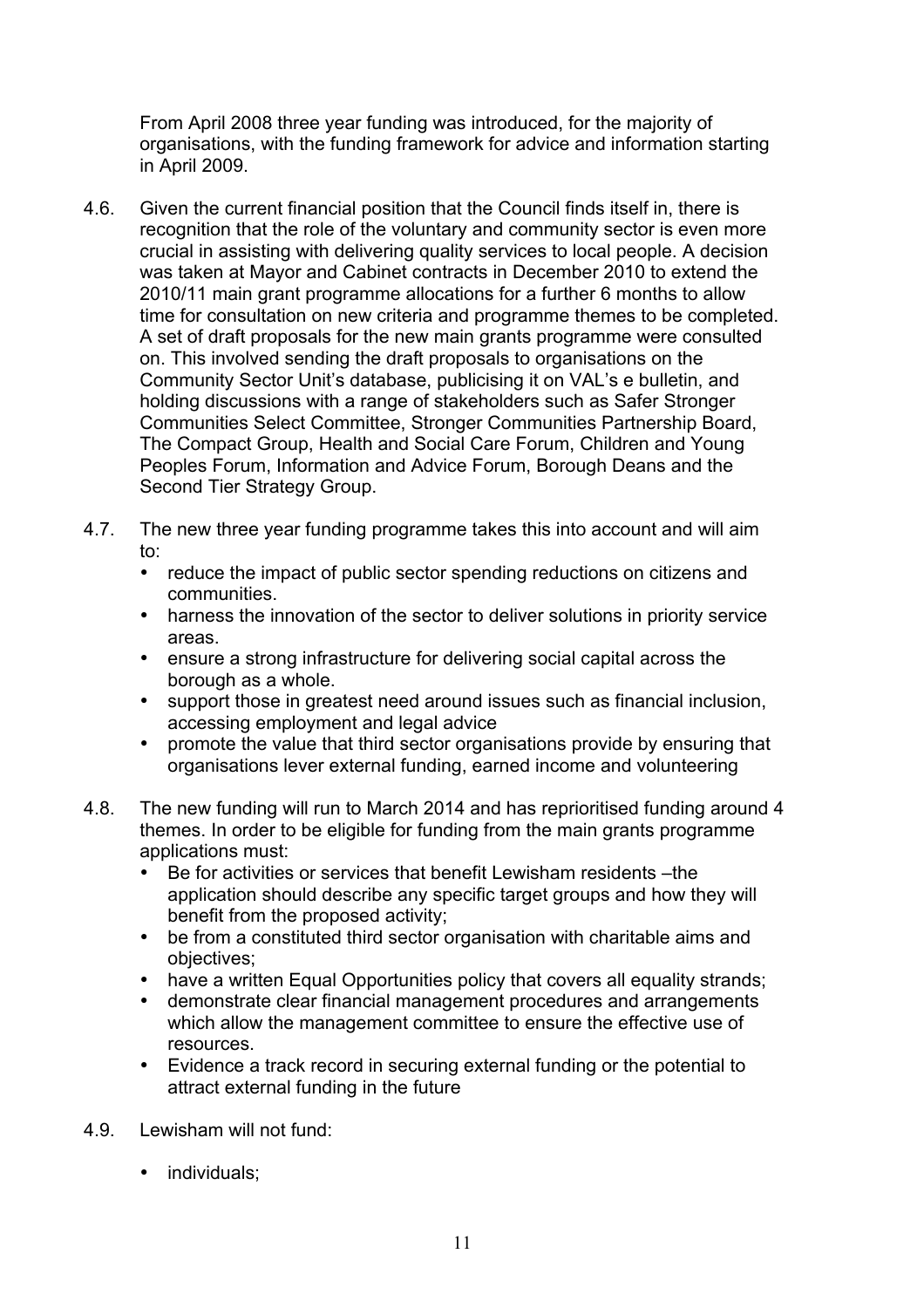- worship or activities that promote the views of a religious organisation (although religious groups may apply for non-religious activities);
- activities that promote the views of a political party;
- commercial or business related activities;
- spending that has already taken place.
- 4.10. In terms of general criteria for funding, applications must demonstrate:
	- **Efficiency and effectiveness** 
		- o clearly defined services to deliver the outcomes of the proposed themes
		- $\circ$  effective partnerships with other groups and agencies and the role of partners in the proposed delivery of services
		- o outputs that achieve value for money and outcomes that will make a tangible difference to Lewisham residents
		- o appropriate monitoring and evaluation systems to measure performance and review the effectiveness of services delivered
	- Governance and management
		- o strong management and active decision making in overseeing the delivery of services
		- $\circ$  appropriate staffing to deliver quality services
		- o commitment to supporting paid and unpaid staff training and development
		- o Excellence and innovation
		- $\circ$  the ability to deliver high quality services through an appropriate quality standard
	- Reach
		- o a track record of delivering services for Lewisham residents
		- o a planned approach to addressing equalities and diversity issues to meet the needs of Lewisham residents
	- Financial sustainability
		- $\circ$  a 3 year track record of financial stability
		- o robust financial controls
		- o a track record of securing funding from a diverse range of sources and evidence of the potential to secure funding in the future
		- $\circ$  a realistic budget for the proposed service
- 4.11. In additional, other criteria are taken into account:
	- the spread of provision across the Borough and the extent to which services duplicate other Lewisham based services
	- the engagement and involvement of volunteers in the delivery of services
- 4.12. The four themes for funding are outlined below:

### Building Social Capital

4.13. Organisations applying under this theme should seek to ensure that Lewisham has empowered local communities and strong third sector organisations. It is anticipated that there will be a number of key borough wide strategic organisations who are engaged in building local communities, a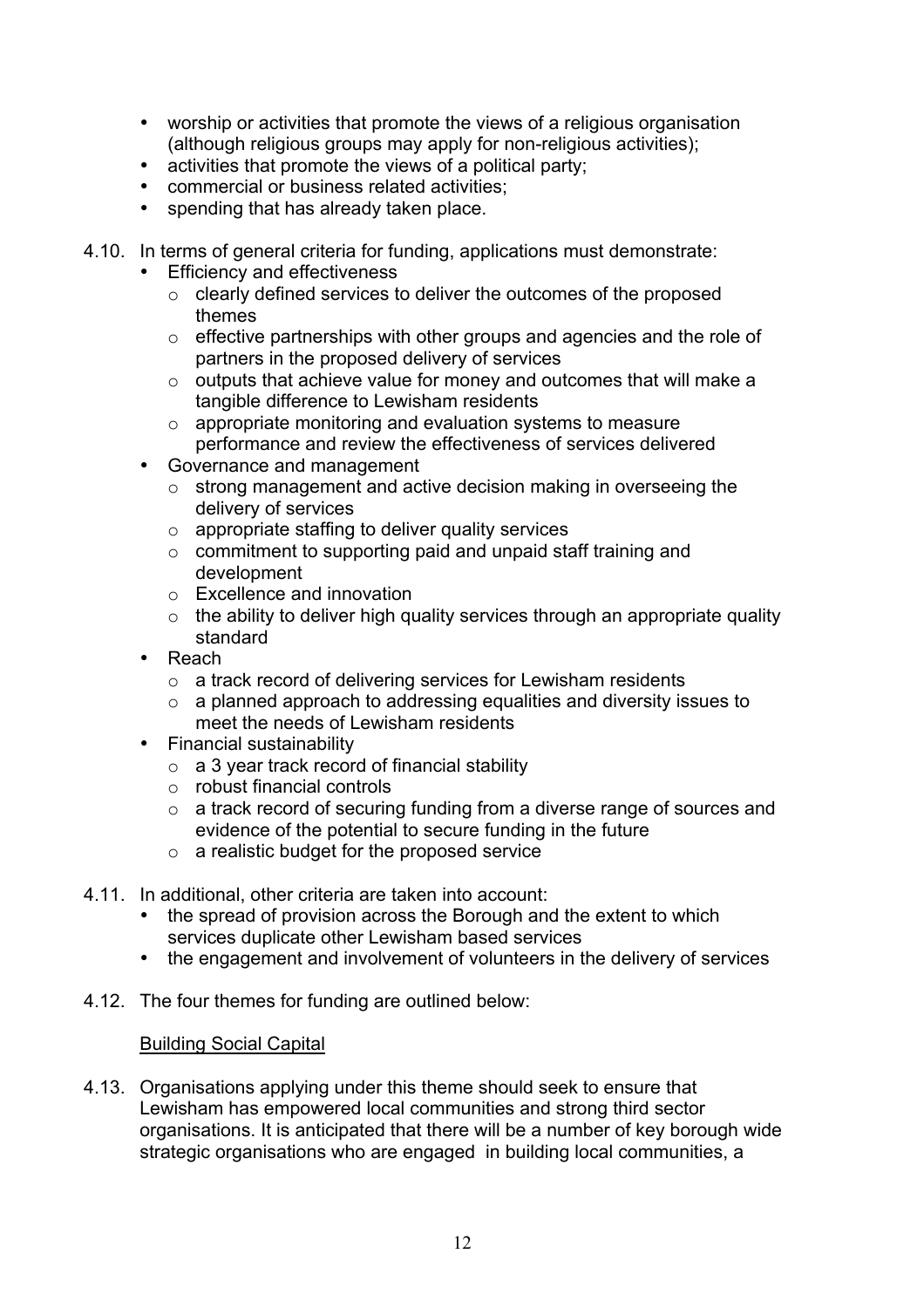network of community development and support organisations and developing volunteering opportunities. The strands within this theme are:

- A strong and vibrant voluntary and community sector infrastructure that can provide a wide and responsive range of high quality services. A vibrant voluntary and community sector which is capable of sustaining long-term service delivery and has a significant contribution to make towards improving the borough and engaging with its residents.
- Enable voluntary and community groups to assist the council in tackling inequality and supporting vulnerable people. Under the Equality Act 2010 there is the equality duty which consists of a general duty, which states that public bodies must have due regard to the need to: eliminate unlawful discrimination, harassment and victimisation; advance equality of opportunity between different groups; and foster good relations between different groups. The Council supports a range of initiatives and organisations that support the delivery of the equality duty and Lewisham's priorities in the area of Equalities and Human Rights.
- Support and develop volunteering opportunities, particularly around activities that support the four themes, especially social capital. This includes 2nd tier support to organisations that utilise volunteering. Volunteering is a powerful force for change, both for those who volunteer and for the wider community. While it is not solely undertaken within the voluntary and community sector, it is among the largest provider of volunteering opportunities. The Council and its partners recognise that volunteers are key in building social capital in the borough.
- Area based community development . In developing social capital, it is important to develop local communities on a neighbourhood level, and there is an important role for the voluntary and community in supporting this. Consultation on the grants programme has identified the need for a network of organisations operating on a sub-borough basis providing community development support that extends across the borough. These organisations will enable the sector to successfully deliver services and respond to local needs in the challenging times ahead. The area based community development would provide a mix of services such as volunteer support, coordination and delivery of locally based community activities, community premises management, and practical support to build local communities.

### Gateway Services

- Organisations applying under this funding stream will need to demonstrate how they are supporting those in greatest need in terms of access to advice, services, employment and financial inclusion.
- Access to legal advice and information services which ensures a distribution of services across the borough and priority areas being disabled people, older people and those with language needs.
- Improving economic well-being and employability. This seeks to improve economic well-being and employability to those residents most in need. This would include young people, long-term health related benefit claimants, social housing tenants, BME communities and lone parents. Within this strand the Council is looking for new approaches to assisting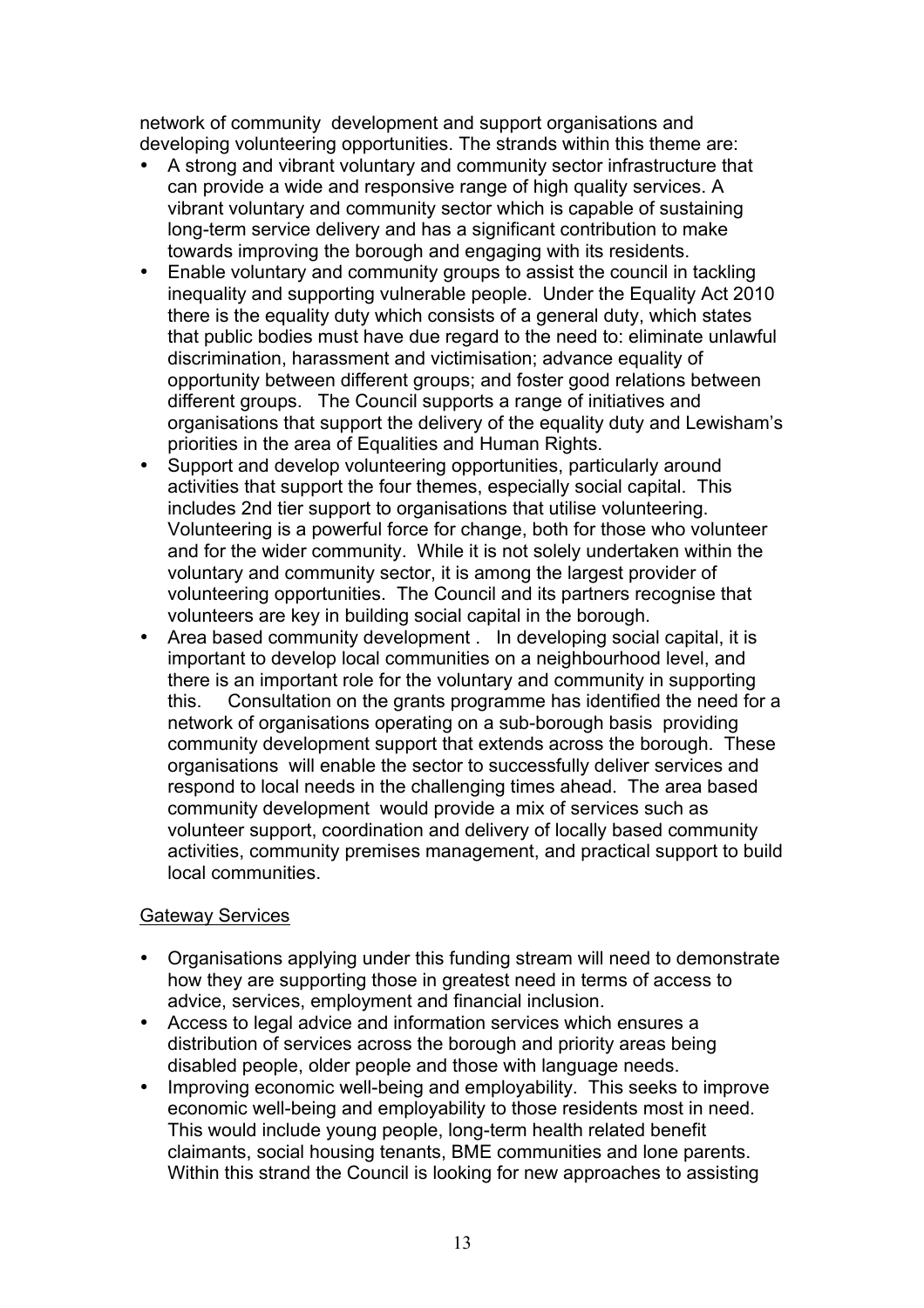people, with a clear demonstration of how the activity adds value, and how it impacts on pathways to employment or more formal training. Collaboration amongst the providers is essential; therefore the organisations will need to demonstrate how it collaborates with other providers in the borough

# Youth Programme

- 4.14. The Council specifically wishes to fund organisations that are able to deliver the following areas:
	- Developing young people to become active citizens through volunteering opportunities, peer elevator and training opportunities with the aim of getting young people more involved in leading and developing activities. Within this section we will be looking for activities that engage young people in volunteering, particularly those who would not normally be involved positively with their local communities. Evidence of the sustainable impact that the activity has on the life of the young people, as well as the wider community will be required
	- Provision of universal youth activities, using different genres such as sports and arts. The pattern of provision within this strand will need to ensure a distribution of neighbourhood working across the borough, alongside work with young people who are less likely to access services, particularly disabled young people, young carers and young women. Activities that support young people, which in turn enables them to engage fully in leisure and education will be supported within this strand. Universal youth provision will need to show how they are building resilience - this includes attainment, friendship, basic skills, engagement and aspirations.
	- Support young people to engage with decision making within the different communities that they are part of and to strengthen the ambassadorial role of young people who contribute to their local community. This will include developing environments where young people can contribute to wider discussions around community issues and develop and take part in positive activities. Activities in this strand would need to demonstrate how they work alongside established engagement arenas, and do not duplicate these arenas

# Communities That Care

- Keeping adults active, healthy and engaged to prevent or delay them from needing to access adult social care services in the future, encouraging neighbourliness where individuals provide support to one another within a community and supporting the development of personalised services for individuals funding their own care and those with adult social care personal budgets.
- Keeping adults active, healthy and engaged to prevent or delay them from needing to access adult social care services in the future. The council is looking to fund a range of early intervention and preventative services for older people and all vulnerable adult client groups.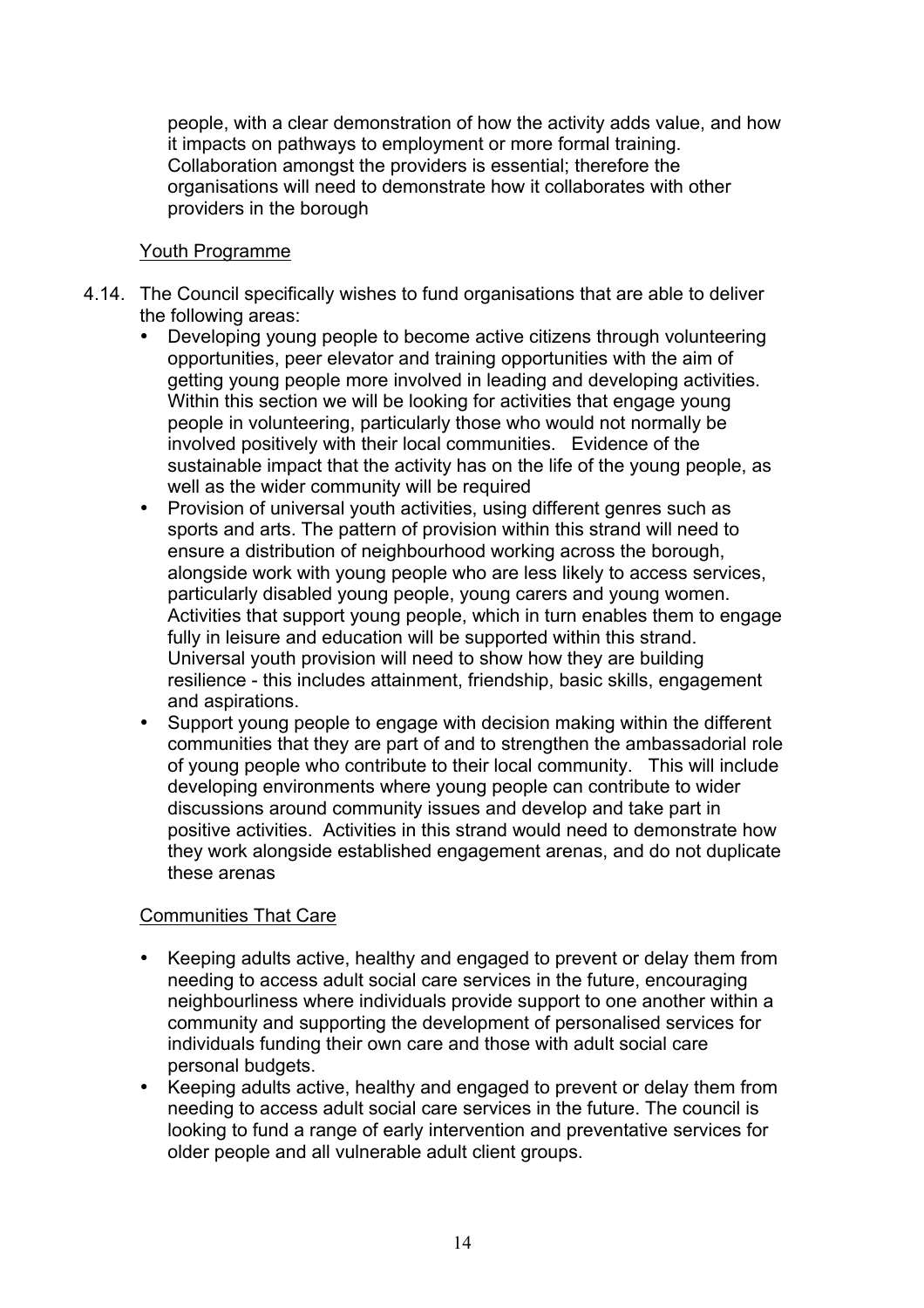- Encouraging neighbourliness where individuals provide support to one another within a community. The council is looking to fund services that connect people within local communities to provide support. This could include informal networks, formal volunteering and timebanking.
- Development of personalised services for individuals funding their own care and those in receipt of a direct payment from adult social care as part of a personal budget. Applications are welcomed for start up funding from organisations wishing to develop services that could be purchased by adult social care clients with direct budgets or individuals who are self funding.
- Counselling, mediation & support groups for individuals. The council is looking to fund organisations that provide counselling, mediation services and support groups for individuals with particular needs such as carers, victims of crime and those unable to access these services through other means
- 4.15. Application forms and guidance notes were available to download from the council's website from 28 March 2011. There were two application forms one for applications of £10,000 and over and a simplified one for applications up to £10,000. The deadline for applications was 18 April 2011. 138 applications were received for a total of £8.3million. This was substantially more than the available budget of £4.5million. Each application was assessed by an officer using a standardised assessment process. The assessments and associated officer recommendation was then checked by another officer to ensure the consistency and quality of assessments in relation to the general criteria. The recommendations were considered by a lead officer for each theme with responsibility for providing an overview for the theme and checking the application's fit with the theme criteria. Recommendations for each theme were then presented to a senior officer group for approval before the recommendations were sent to individual organisations in the week commencing 23 May 2011. As part of the main grants process organisations were given the opportunity to appeal against officer's recommendations. They were invited to make a submission to be included in the report and were given the opportunity to address Mayor and Cabinet (Contracts) when the report was presented.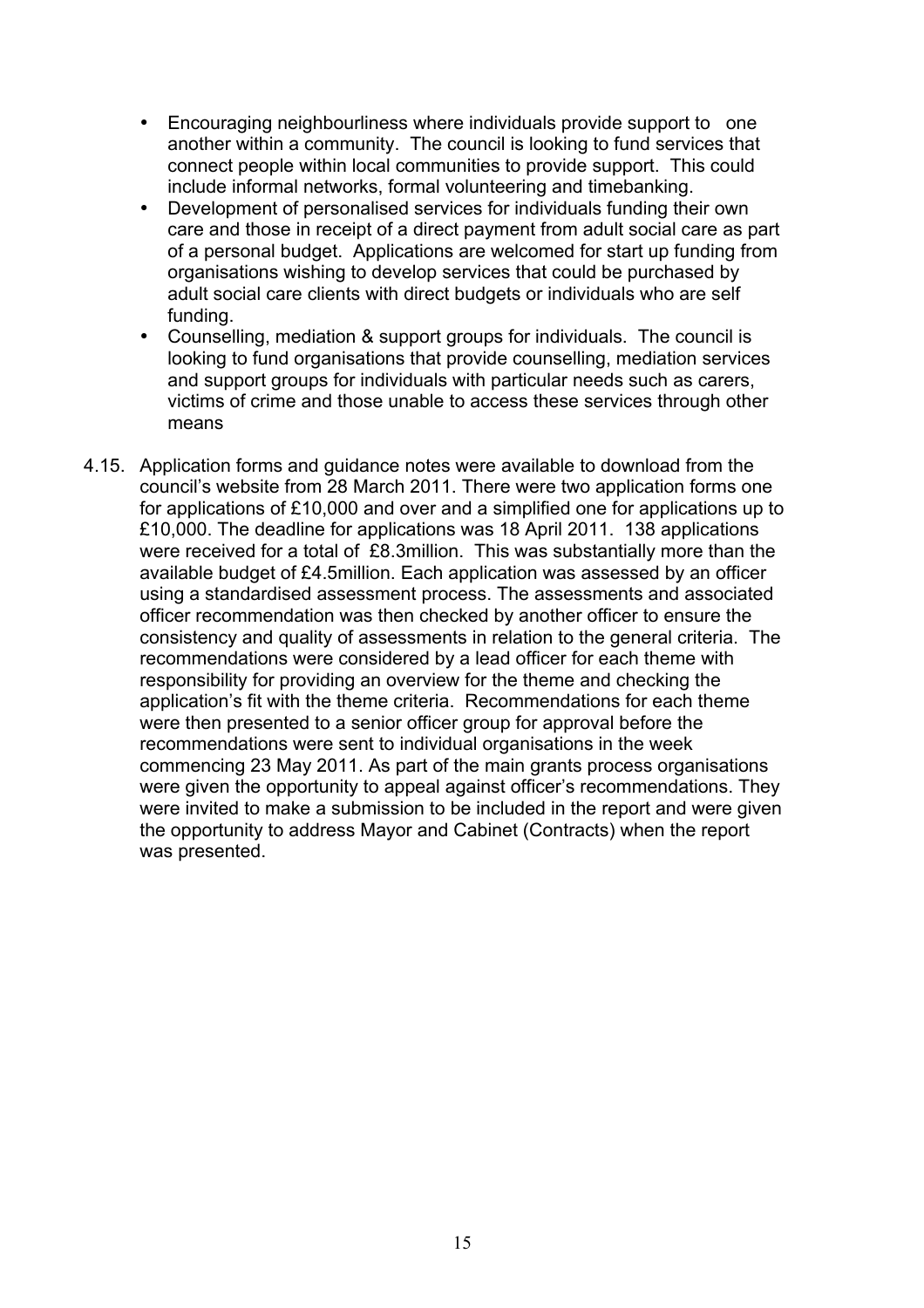# **5. Previous scrutiny**

- 5.1. The Public Accounts Select Committee undertook a review looking at Voluntary Sector Grant Funding in 2008 which considered how the new three year funding arrangements for the Council's voluntary and community sector main grants programme were working in practice and what benefits were being, or were expected to be, achieved. The review also examined the monitoring process which accompanied the new funding arrangements and assessed how accountable the new arrangements were and whether or not they provided value for money.
- 5.2. The review found that three year funding for the voluntary and community sector had been a positive step, had been welcomed by VCS organisations and had provided the stability required to allow VCS organisations to (a) undertake long-term and sustainable planning and (b) commit to long term service provision.
- 5.3. Significant improvements had been made to the application process as part of the introduction of three year funding (including revised forms and criteria); but the review found that the process could be further improved by making all the forms available online, holding all the information on VCS organisations electronically and strengthening the linkages between the Year One, Year Two and Year Three application forms.
- 5.4. It was identified that there was still work to be done on fully assessing the quality of the services being provided by VCS organisations in return for funding, to ensure that funding was achieving its objectives and making a difference. Therefore the review recommended that unit costs should be considered as part of the application process, wherever possible, to ensure that value for money is being achieved; monitoring visits should be more comprehensively and consistently recorded; the Safer Stronger Communities Select Committee should be provided with more information on the results of monitoring reviews and the outcomes achieved; and the level, purpose and objectives of the support offered to third sector organisations should be reviewed and a more explicit test of whether the level of support offered nullifies the benefits of providing services through the VCS introduced. In relation to this, the review suggested that the Mayor & Cabinet requests a comprehensive report on the types and level of support offered to VCS organisations, the duration of that support, the effect on the organisation and the improvement in services resulting from that support.
- 5.5. In terms of the benefits of three year funding for VCS organisations, organisations would benefit from earlier notification of grant awards and tapering levels and more flexibility in terms of staff pension contributions. If possible the Council should advise organisations of the decision to award funding, and the level of tapering for year 2 onwards if applicable, at an earlier stage.
- 5.6. In terms of the benefits of three year funding for the Community, it was felt that residents might benefit from a better spread and balance of services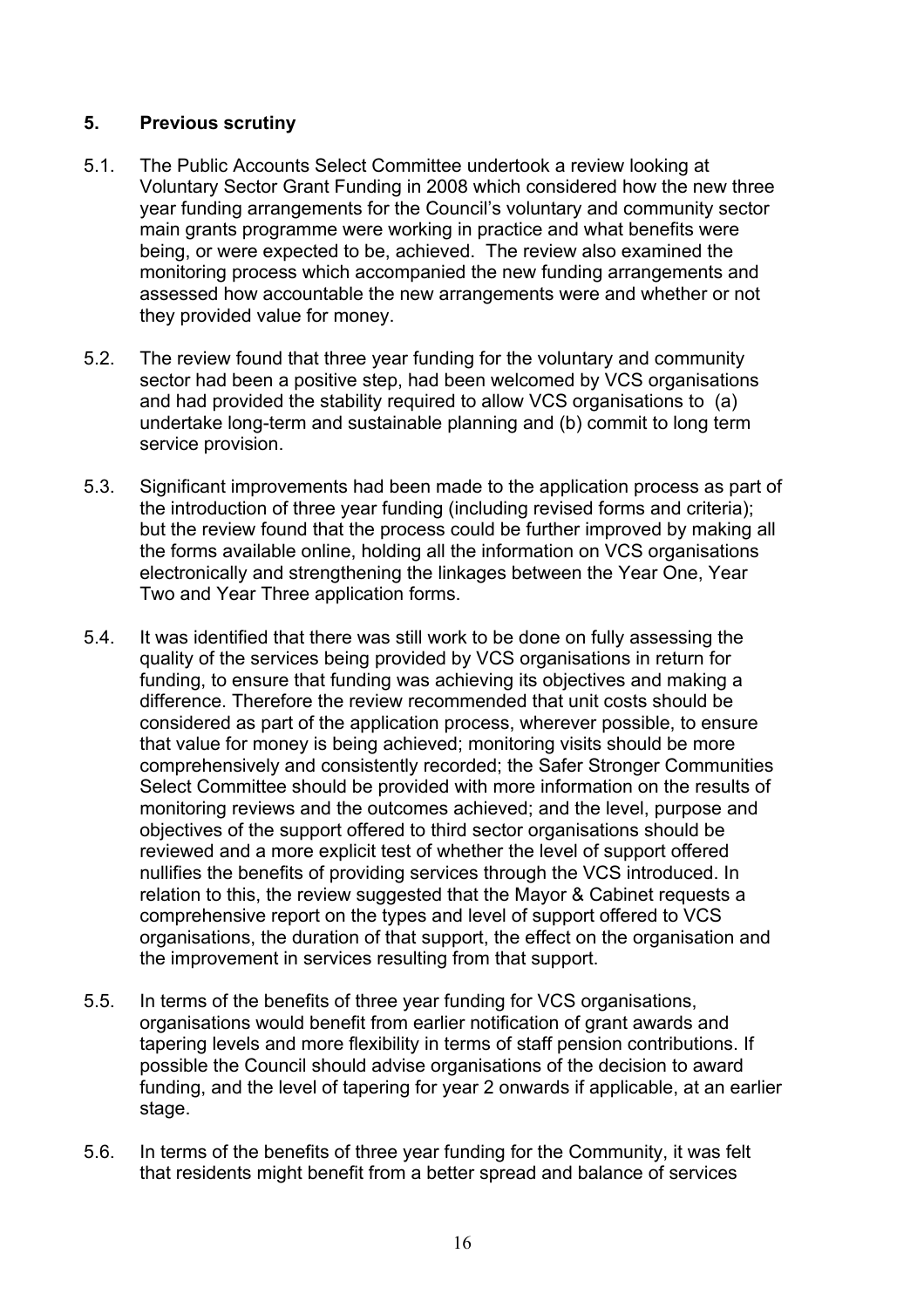provided by the VCS, informed by their feedback. PAC therefore recommend that (a) the Council should seek to identify gaps in the services currently provided in Lewisham and use the list of all the VCS organisations in the borough held by Voluntary Action Lewisham to plug any identified gaps in service provision; (b) the criteria for funding should be used more proactively by the Council to signal the services it wants provided by the third sector; (c) a formal mechanism to ensure that the Council captures feedback from users of the services provided by funded organisations should be developed; and (d) capturing feedback from service users (using a method appropriate to the organisation) should be a requirement placed on all VCS beneficiaries of Council funding.

- 5.7. In 2005 Nottingham City Council's Partnerships Task and Finish Panel looked at the Authority's relationship with the voluntary and community sector. The aim of the work was to improve the City Council's working arrangements in order to develop a better working relationship between the council and the voluntary sector. The panel identified many areas where there was good practice and a positive working relationship between the council and partners. However the review identified a lack of consistency across departments and the need to spread the good practice that exists to all areas of the council.
- 5.8. During the review, the panel found that a voluntary and community 'sector' does not exist and that a truer reflection is that there are a large number small, medium and large sized groups and organisations representing the citizens of Nottingham and the wider conurbation with a loose connection in that they provide services in a not-for-profit capacity. Therefore the 'one size fits all' approach often employed by the City Council and the notion of a voluntary and community 'sector' was one of the key issues that immediately came to light during this review, especially for smaller groups
- 5.9. The panel concluded that Nottingham City Council does not have as effective a relationship with the voluntary and community sector as it could and should. This can be attributed in part to financial pressure which has led to a reduced budget for voluntary and community organisations and the loss of funding for some groups. Evidence highlighted particular concerns relating to communication and consultation with the sector, leaving many groups feeling unsure of their role and suspicious of the City Council's intentions towards the sector as a whole. Trust was lost when the authority took a decision to reduce the amount of funding. The Compact, a document that is meant to define the authority's relationship with all voluntary and community groups, appears to have had little impact and is not currently in active use. The decision to cut funding was not the sole issue of concern to these groups; more significantly it was the manner in which it was done and the lack of consultation and communication which left many groups feeling isolated and unsure as to what the authority was planning next.
- 5.10. Bracknell Forest Borough Council carried out a review of Community & Voluntary Sector Grants in 2004 which found that the decision to directly contact groups about funding availability rather than to advertise in the media may have cut costs, but could be seen as being too exclusive and that there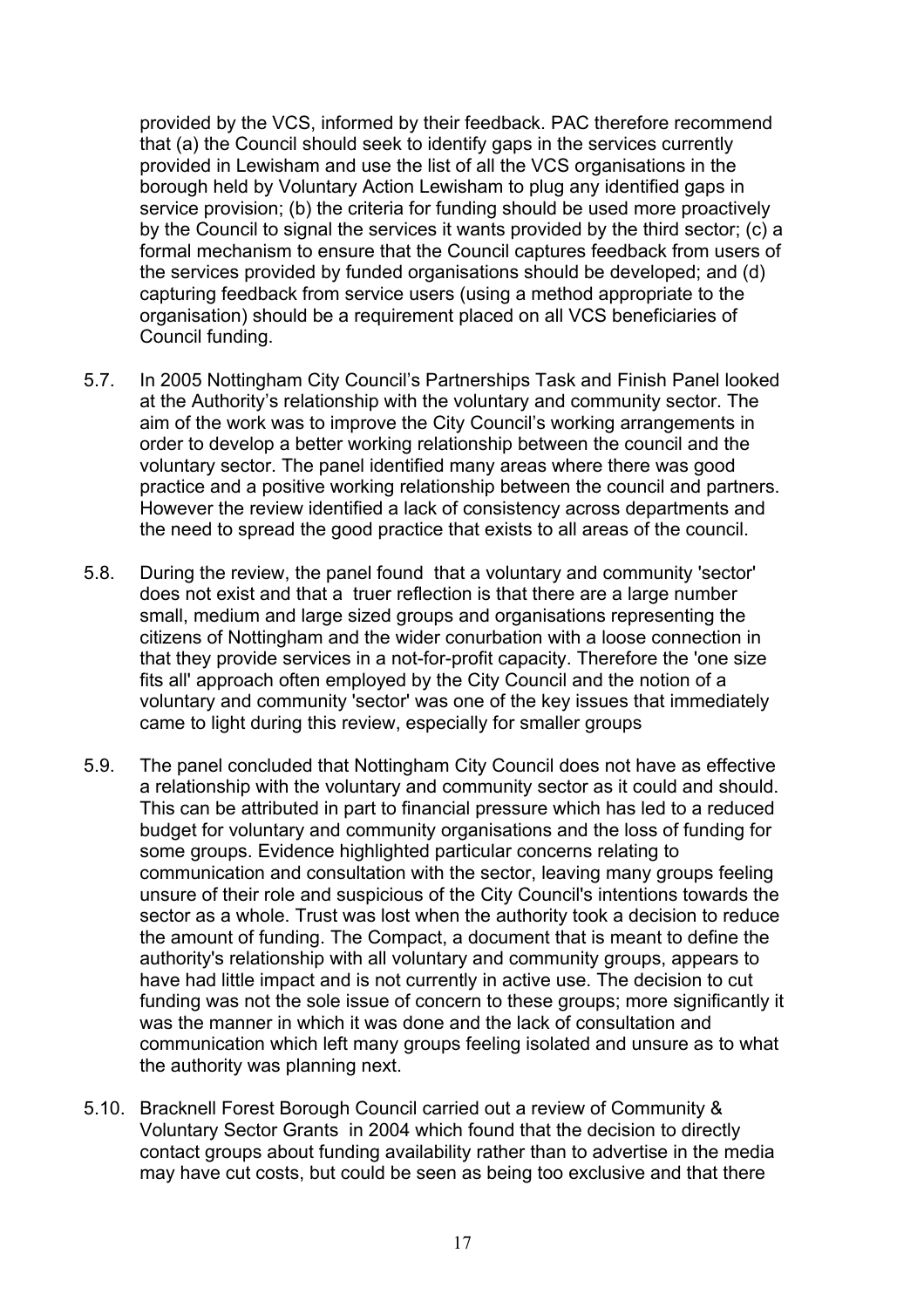should be a simplification of the grants process to ease the load on organisations.

- 5.11. Meanwhile, Oxfordshire's Social & Health Care Scrutiny Committee reviewed the Service Level Agreements and Grants With the Voluntary Sector in 2005. The aim was to evaluate the systems and processes underlying the funding of voluntary sector organisations by the Social & Health Care Directorate. This examined both grant-giving and contracting arrangements and identified good practice to support the voluntary organisations which provide vital services. The Oxfordshire Compact was identified as a positive step and stressed its role of supporting infrastructure development within voluntary organisations which could strengthen that sector as a whole.
- 5.12. However, the review highlighted concerns about the transparency and coherence of the systems in place for administering agreements and the systems for monitoring voluntary organisations' compliance with their contracts, as well as a lack of co-ordinated working between Directorates
- 5.13. In 2006, Bristol City Council's Sustaining Voluntary Sector Organisations Select Committee identified that a lack of a cross-council framework made the development and implementation of a strategic approach to funding and sustaining the voluntary and community sector less easy to achieve. The need to focus funding towards new council priorities or to new communities was therefore made more difficult and there was a lack of an overview of who is funding and working with which organisations in the council. The Committee noted that a well-developed framework, supported by a strong officers group and a Corporate Funding Unit, would enable the Council to more effectively align its' grant funding to corporate priorities and strategies. Streamlined and clearer funding criteria, the adoption of Lead Funder Principles, coupled with the implementation of Compact Plus across departments would assist the Council to meet its requirements. Such an approach would reduce bureaucracy for voluntary and community sector organisations, would make funding streams and requirements clearer and provide more effective support and advice. The Committee also recognised the importance to voluntary and community sector organisations of locally-based infrastructure organisations and the relationship between the council and infrastructure organisations should be strengthened, providing that voluntary sector organisations are in agreement with this.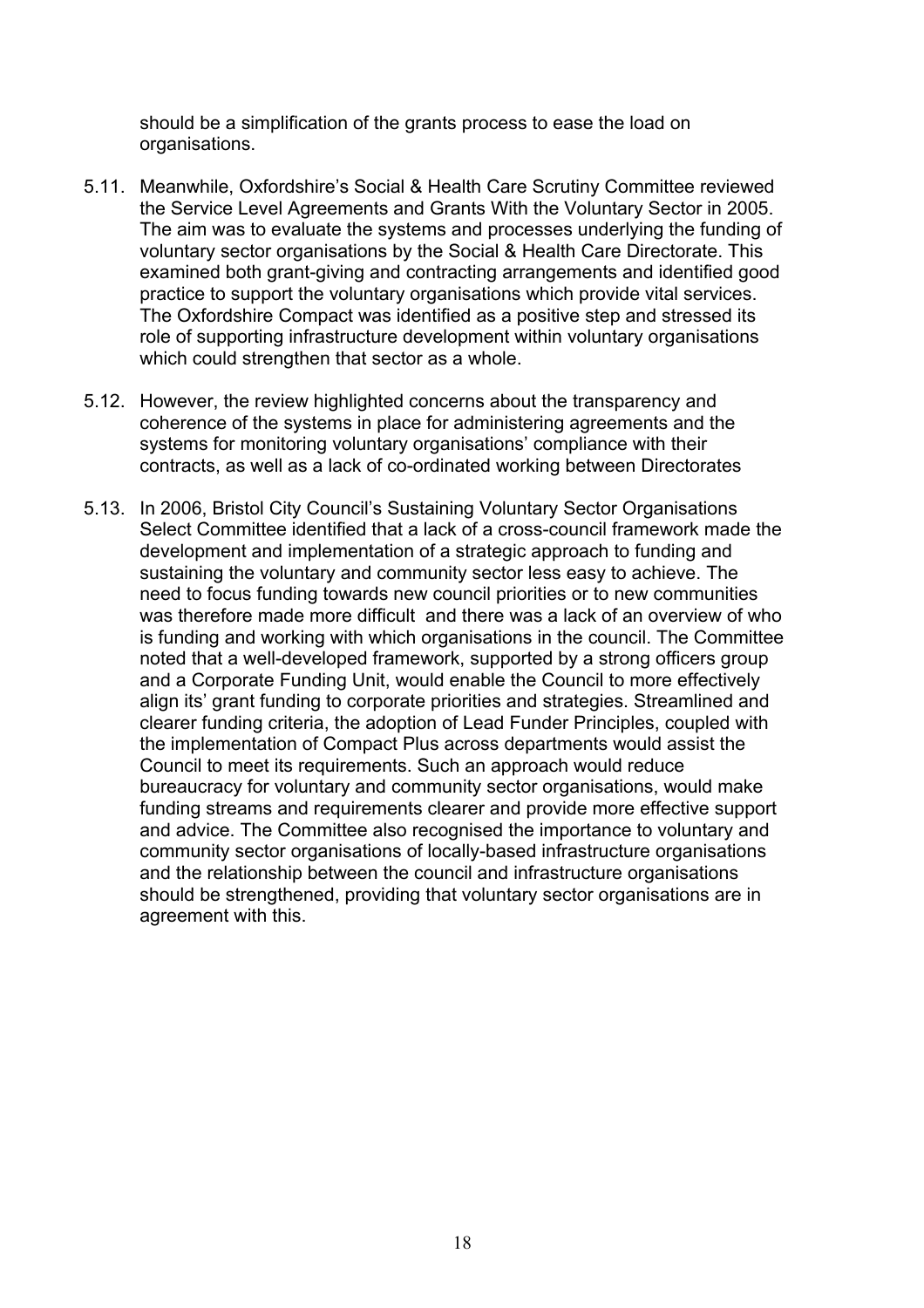# **6. Benefits of the community and voluntary sector**

- 6.1. The community and voluntary sector makes a significant and essential contribution to the wellbeing of Lewisham's residents and the Council would not be able to achieve all its aims without the contribution that the third sector makes. Voluntary and community organisations play a crucial role in providing a wide range of services that the Council cannot easily provide, often benefiting 'hard to reach' residents who sometimes feel excluded from mainstream services.
- 6.2. Lewisham is fortunate to have a strong and thriving third sector which ranges from very small organisations with no paid staff through to local branches of national charities. The third sector includes charities, not for profit companies limited by guarantee, faith organisations, civic amenity societies as well as social enterprises. What all these organisations have in common is their ability to bring significant additional value to the work that they do through voluntary support and raising funds from sources not available to other sectors such as charitable trusts
- 6.3. In Lewisham there are over 800 voluntary and community organisations, providing a wide range of services. Some VCS organisations funded by the Council make direct contributions to Council priorities through specific service provision, whilst others contribute more indirectly through providing network support to groups of specialist organisations or through contributions to strategic planning and development, playing a key role in strategic partnerships.
- 6.4. As well as being directly involved in delivering services to citizens in the borough, third sector organisations also provide the essential infrastructure to allow the sector as a whole to develop and support individual citizens to be able to play an active role within their local communities.
- 6.5. The massive changes to public service delivery that have begun and are anticipated over the next few years will inevitably have a major impact on the local third sector. The council has the ability to manage and influence how some of these changes impact such as the reduction to the council's general fund revenue budget but for others such as the cessation of specific grants to support targeted areas of the council's work or national policy changes the council has very little control. This uncertain and volatile climate further deepens the need for a grant aid programme to ensure some level of stability for the third sector.
- 6.6. The significant reduction in public spending power in the borough will require the council and the third sector to adapt and evolve their relationships. There will be a need to encourage a culture of sharing resources, sharing assets and working collaboratively to be better able to meet community needs. The council will be looking to develop strategic relationships with key third sector organisations in the management of assets, in growing and supporting smaller organisations and as strategic partners in a wider sense in relation to specific areas of work.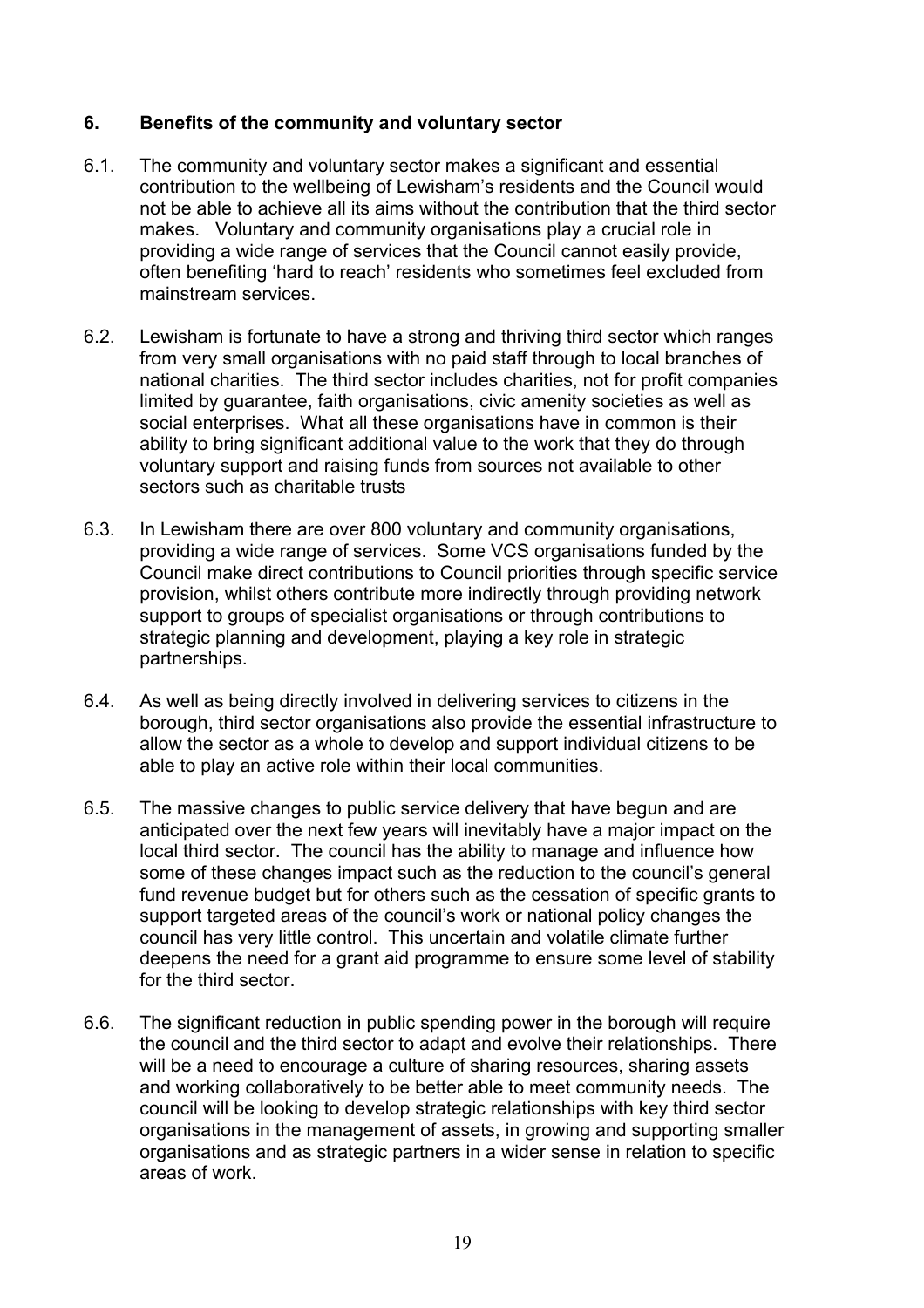- 6.7. One area in which significant change is anticipated is the use of council assets. In order to release substantial revenue savings and therefore safeguard frontline service delivery, the council is looking to rationalise it's public buildings. In doing this the council will be looking where possible to safeguard the community benefit of these assets, opening up opportunities for alternative uses for buildings where viable business cases can be developed.
- 6.8. The benefits of the community and voluntary sector, which can be hard to describe and prove as they provide bridging organisations between communities and people. They also contribute to the objectives of the council, in fact it is difficult to find a voluntary organisation that doesn't, so it is useful to find out what is it that local authorities are trying to achieve that can be done by voluntary and community bodies. The importance of the community sector and voluntary sector is that they support communities and community services by filling gaps. Smaller groups are the glue in the community, they can spring up between neighbours and become an organisation and act in a preventative role.
- 6.9. Community organisations provide services that the Council cannot easily provide and are often a means for people who have traditionally been excluded from services to access mainstream provision. Community organisations also offer the benefits of group membership, which social network theory validates as important. This importance lies not merely in the activities of the group, but in the fact that most group members will be members of other groups, so joining a group potentially provides access to numerous network bridges that would otherwise not have been available.
- 6.10. Monitoring can produce evidence and justification for the benefits that are gained from Community and Voluntary Organisations. There is a need for the accountability of public funds, but there is a question as to whether intensive monitoring is necessary. Questions should be asked about what is learnt from the monitoring, whether the funding made a difference, but smaller organisations shouldn't be burdened with monitoring and EU projects are covered in monitoring. Would independently audited accounts to prove fiscal responsibility be enough, or would there need to be more hands on and indepth monitoring.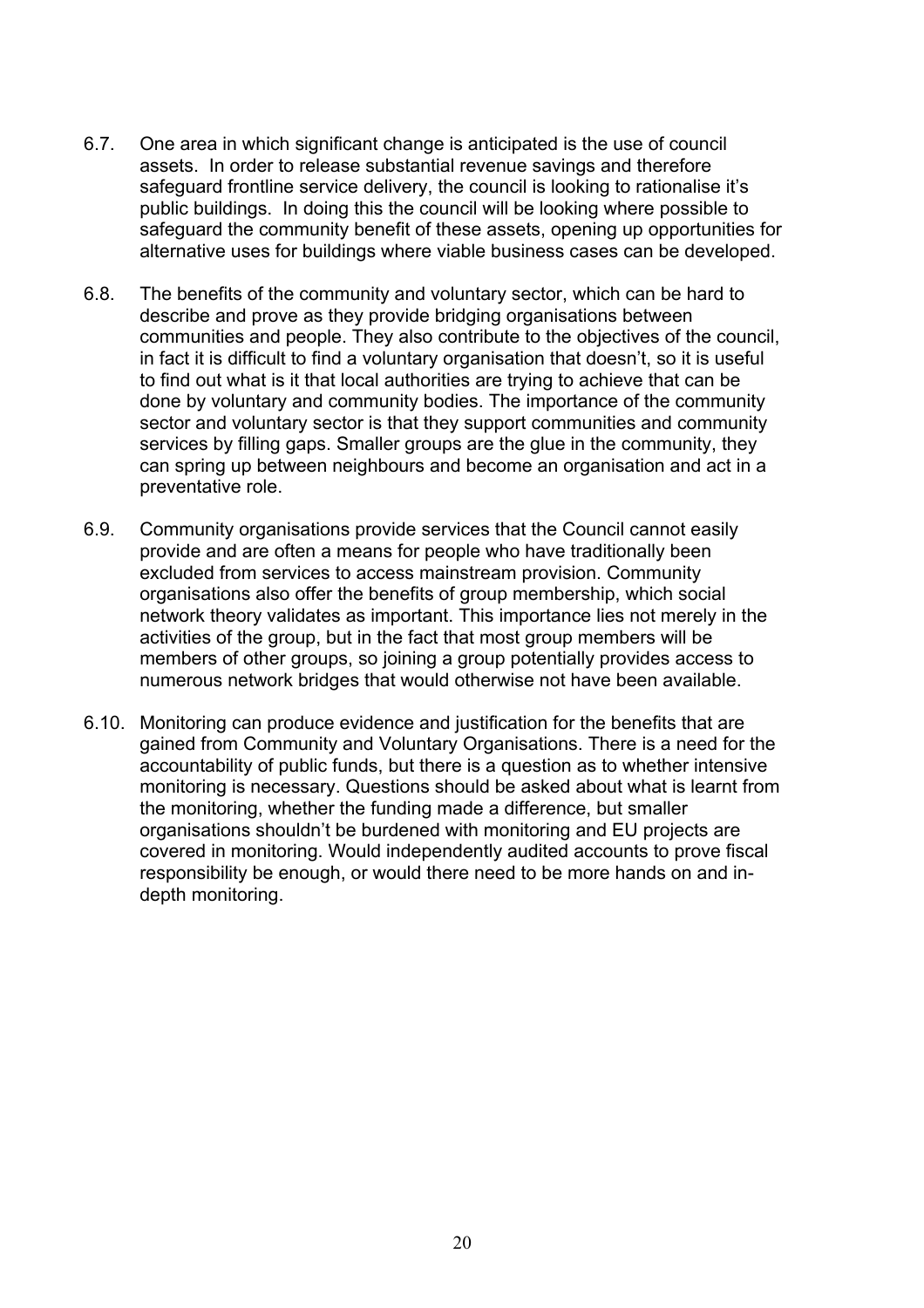# **7. Capacity of the community and voluntary sector**

- 7.1. As identified previously, there is a diverse and healthy community of community and voluntary organisations within Lewisham. Underpinning these and providing support for their capacity are what is known as 'infrastructure organisations'. Lewisham funds second tier organisations, which are a level up from those front line organisations delivering services, organising them into thematic groups, such as infrastructure support. These help to support and build up existing organisations.
- 7.2. There will be a profile here of three of the main infrastructure organisations within Lewisham as well as a pan-London funder.

# Voluntary Action Lewisham

- 7.3. Voluntary Action Lewisham (VAL) is the Council for Voluntary Service (CVS) for Lewisham. There is a CVS in (almost) every London borough and in cities, metropolitan areas and counties across the country. VAL is affiliated to the National Association for Voluntary & Community Action and follows NAVCA's five work/service areas. These can be summarised under two main headings:
	- Providing Support Services to voluntary & community organisations, including faith organisations and social enterprises.
	- Representation and Advocacy, which includes getting involved with Partnership Boards, working groups, etc. and publicising the achievements of Lewisham's voluntary and community sector organisations as well as advocating for the needs of Lewisham's voluntary and community sector organisations.
- 7.4. Martin Howie, Director of Voluntary Action Lewisham the spoke to the Committee about the services that VAL provides to all groups. VAL has a twotier membership system. Full membership costs from £12 - £48 per year, depending on the size and income of the organisations; Full members receive discounts of up to 50% on VAL training course fees and other services. Associate membership is free, with a discount of approx 10% on training courses. All members receive a free copy of Grapevine, our monthly magazine.
- 7.5. VAL's Trustee Board (Executive Committee) has legal and financial responsibility for the organisation, and determines policy. There are 3 Honorary Officers, 12 ordinary members – all of whom are nominated & elected by member organisations – plus 2 Council representatives. The staff team currently comprises Director, 2 Asst Directors, 8 other FT staff and 4 part-time staff (total 15 people).
- 7.6. VAL's income in 2009-10 was approximately £750,000. This comes through grants and contracts with the Council and NHS, a major grant from the Big Lottery, some small grants from other funding bodies, and a modest income from membership fees, charges for services, bank interest, etc.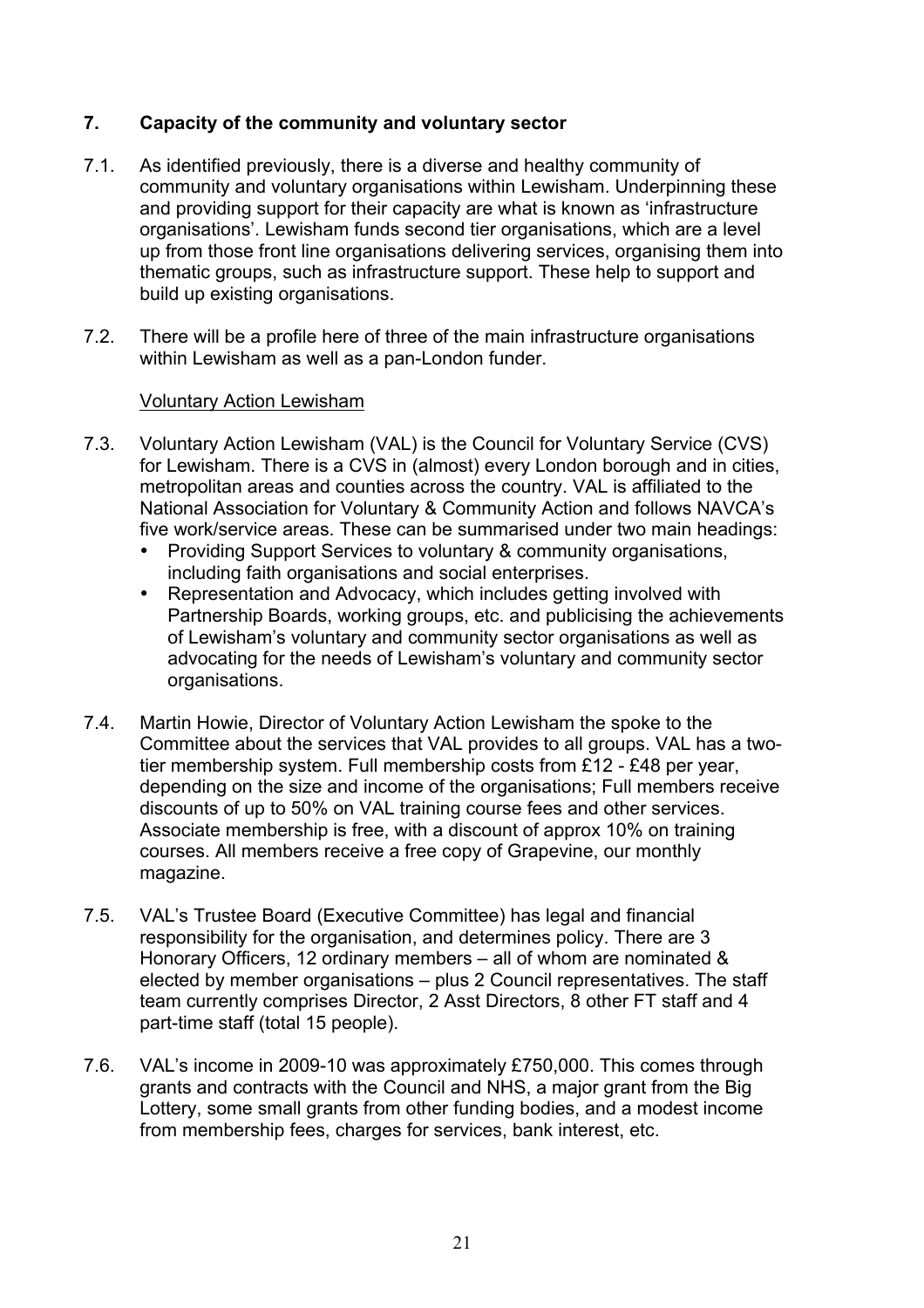- 7.7. The need for infrastructure support is not always understood by those outside the sector. We are fortunate in Lewisham that LBL (Community Directorate) has a policy of "investing in the sector". Some of this investment goes directly to frontline groups, but LBL also gives financial support to enable VAL and other infrastructure organisations to provide the support services that frontline organisations need.
- 7.8. The VCS in Lewisham at least 1,000 organisations is hugely diverse, with a multiplicity of needs. Infrastructure/ development issues include: setting up new organisations, charity registration, developing strong governance, fundraising, financial management, staff (inc. volunteers) training, premises, I.T., legal compliance, health & safety, HR, information, understanding Government and local policy, partnership working and collaboration.
- 7.9. The Director of VAL highlighted the strong relationships between the Community Sector Unit and VAL, and between VAL and Lewisham Council generally, with Cllrs Best and Millbank on the VAL board. The voluntary sector appreciates that Lewisham are maintaining a grant programme as many other authorities across the country are not doing this. However, despite the size and diversity of the community and voluntary sector and its strength, there is still a lack of capacity to provide support and volume of support needed.
- 7.10. In addition there have been training sessions held across boroughs via the CVS network, (more specifically the East London Network made up of 10 London boroughs), and joint development of financial management services through ASSET, a community accountancy consortium linking Lewisham, Greenwich, Bexley and Southwark. Training in financial management has been popular and successful, but for the most part people have preferred to attend courses within their own borough

### Lewisham Arts Education Network

7.11. Lewisham Education Arts Network (LEAN) champions arts education in Lewisham through empowering artist educators, those that work with them and strategic partners to foster high quality creative opportunities for children and young people. Jane Hendrie, Manager of Lewisham Arts Education Network (LEAN) spoke to the Committee about their work. LEAN has a long history in the borough, it started in 2000 as a result of the need for arts education support. In 2003, with LBL support, it became a limited company and in 2005 became a charity as well. LEAN has 700 members and works with 200 artists in the borough and is a small organisation, with 80% of what it does infrastructure type work. It supports arts organisations, teachers, community workers, youth workers, artists, provides specialist advice and guidance including 1 to 1 advice and support. It also disseminates information via meetings, information on the website, bulleting and network events. LEAN also brokers partnerships and is involved in lots of boards, supporting the wider voluntary and community sector, and has worked outside Lewisham.

# 7.12. Overall, LEAN works to:

• Advocate for arts education in the borough and beyond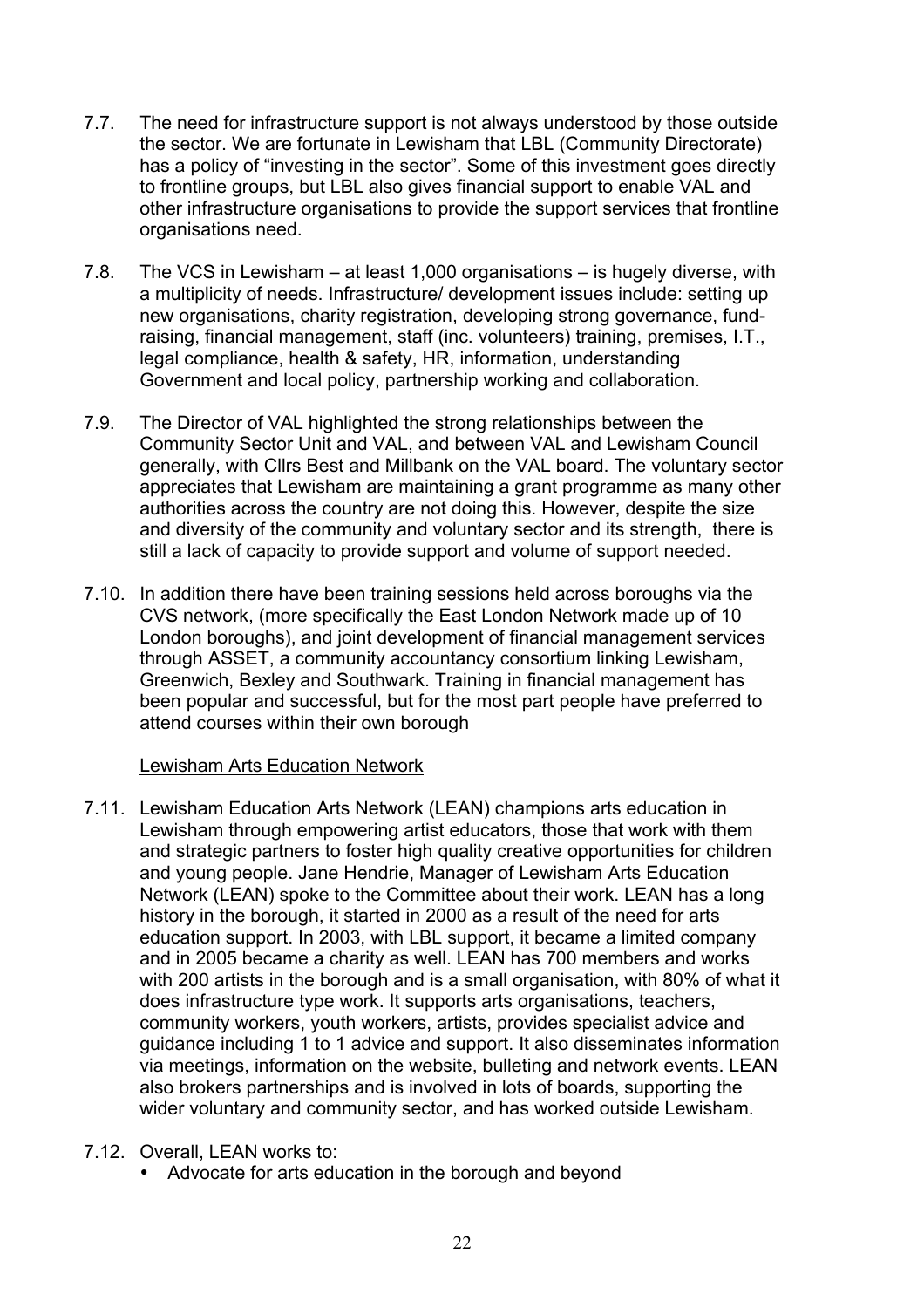- Network with other London based agencies
- Develop projects and training with opportunities for artists, schools and teachers
- Inspire the greatest number of people to participate in arts education
- Broker partnerships between artists and schools and youth and community groups
- Support our members by providing information on the arts education sector

7.13. LEAN has three main aims:

- To empower and inspire artist educators, education, health and social care professionals to be highly skilled, experienced and innovative creative practitioners and promote working in partnership.
- To provide direction, practical support and guidance to all those in a position to initiate creative partnership working in order to generate and increase the frequency of high quality creative opportunities for children and young people.
- To work strategically with key investment partners and decision makers to lobby for and secure access to creative opportunities for children and young people.
- 7.14. LEAN encourages national organisations to invest in Lewisham, for example Southwark and Lambeth have large arts organisations based in their boroughs, LEAN encourages them to put money into schools and education. They have explored youth led action research, such as with Visual Art for Deptford X. In addition they developed the Speak Out project, which has 18 primary schools, 2 arts organisations and speech therapists working with pupils who have communication difficulties. The programme is about creative teaching and learning, providing speech and language therapy that isn't as expensive as therapists. The programme did a year's worth of work with 20 children per school, who showed significant improvement above what was to be expected, progress that was measured by speech and language therapists. Though cheaper than therapists it is still expensive, but funding has come from a variety of sources including the Arts Council, with total funding for the project approximately £180- 190k.

### Volunteer Centre Lewisham

- 7.15. Volunteer Centre Lewisham is the volunteer development agency for the borough of Lewisham. Kay Kelleher, Chief Executive of Volunteer Centre Lewisham highlighted the 6 core functions:
	- Development Increase diversity and quantity of local volunteering opportunities
	- Promotion Promote benefits of volunteering to all sections of the community. Provide a variety of ways to find out about volunteering opportunities
	- Brokerage Offer guidance to individuals from all sections of the community and match their motivations to available volunteering opportunities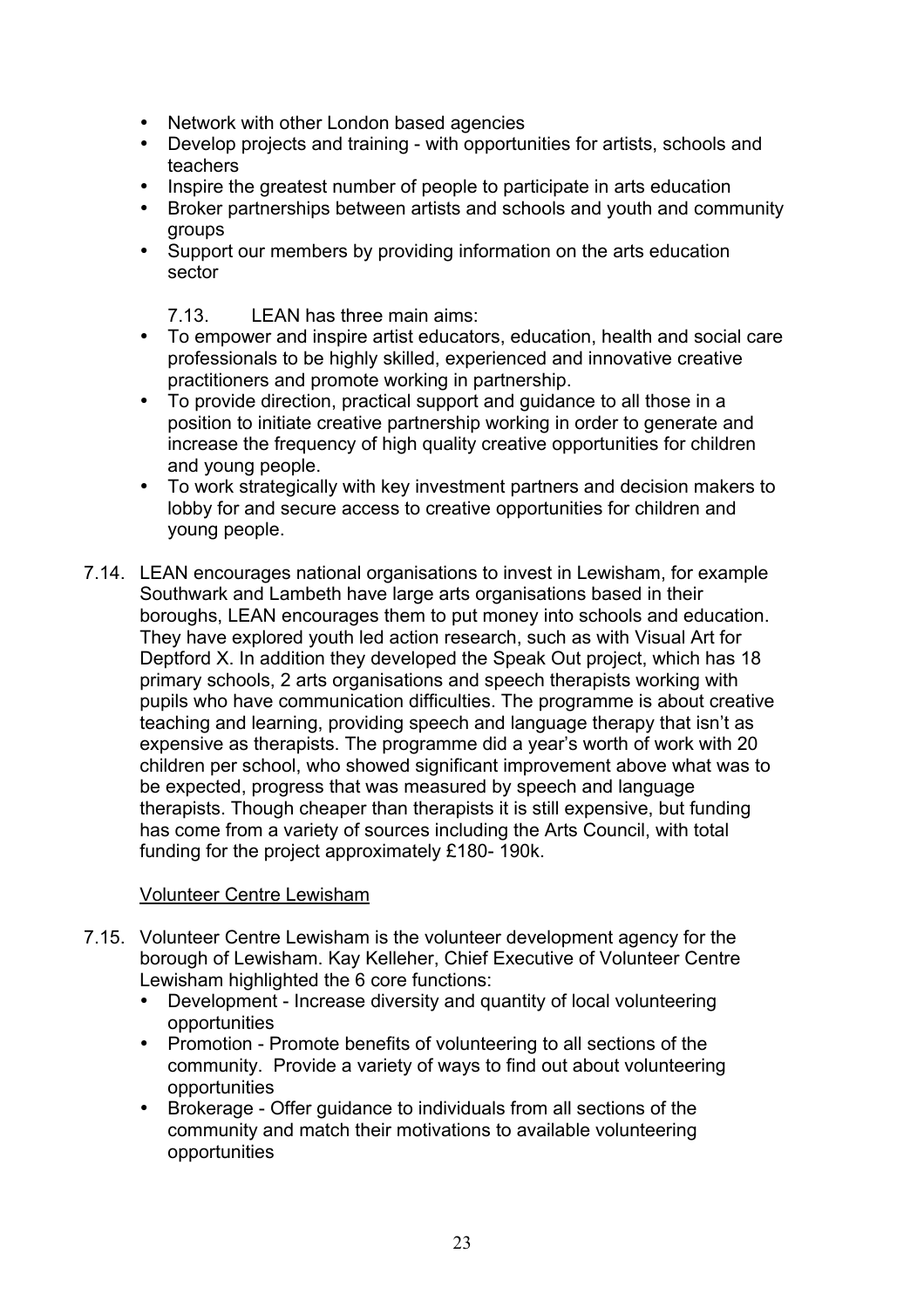- Enabling Participation Target assistance to people who face barriers to volunteering, inform volunteers about their rights and responsibilities and support volunteers in their voluntary work
- Information, Training, Research Be a local source of information about relevant legislation, provide information and training on good practice in working with volunteers and undertake research into local issues relevant to the development of volunteering
- Commenting and Campaigning Provide comment to decision-makers on the significance of volunteering in effecting positive change and improving the quality of life, campaign for better conditions for volunteers and against barriers to volunteering
- 7.16. In order to achieve these functions, Volunteer Centre Lewisham works with organisations and groups wishing to include volunteers in their work, individuals wanting to offer their time as volunteers and strategically locally and within London to ensure that volunteering is recognized in planning. They are involved in many local partnerships such as the local Compact agreement, Change-up, Lewisham Strategic Partnership and the Stronger Communities Board.
- 7.17. The Committee heard that role descriptions for volunteers are important as they allow volunteers to know what they are expected to do. Volunteers can get a lot out of volunteering but organisations need to make sure they have a good experience and are not taken advantage of. Often a volunteer manager will help this. The normal length of stay in a volunteer rolecan be a month or so but could be years, it depends on the needs of the volunteer and the need of the organisation. The typical profile of a volunteer, which tends to be 25-35, a characteristic which is static and not changing that much. In recent years there have been more unemployed signing up, as well as people offering different skills, such as marketing and finance. The nature of placements are changing too, with more fundraising roles. In addition there is a need for trustees who are skilled and able.

### City Bridge Trust

- 7.18. For a wider context, Sandra Davidson of the City Bridge Trust provided a view from the point of a funder that operates across London. Most grants provided by the City Bridge Trust are revenue grants that provide 3 years of funding and look for sustainable projects to support. The average grant is provided is £70 000 and for any grants over £25 000 there needs to be a detailed proposal. The City Bridge Trust used to run a small grants programme, though this closed in 2008/09. The smaller grant scheme allowed growth for organisations and bridged across to larger grants as organisations became more stable. A recent project, Accessible London, used smaller grants and this had a high success rate.
- 7.19. City Bridge Trust is developing strategic initiatives that allows commissioning of services and research. They are also encouraging volunteers to be involved in the organisations they fund, something that the trustees of The City Bridge Trust are keen to see as well. They work with other funders, such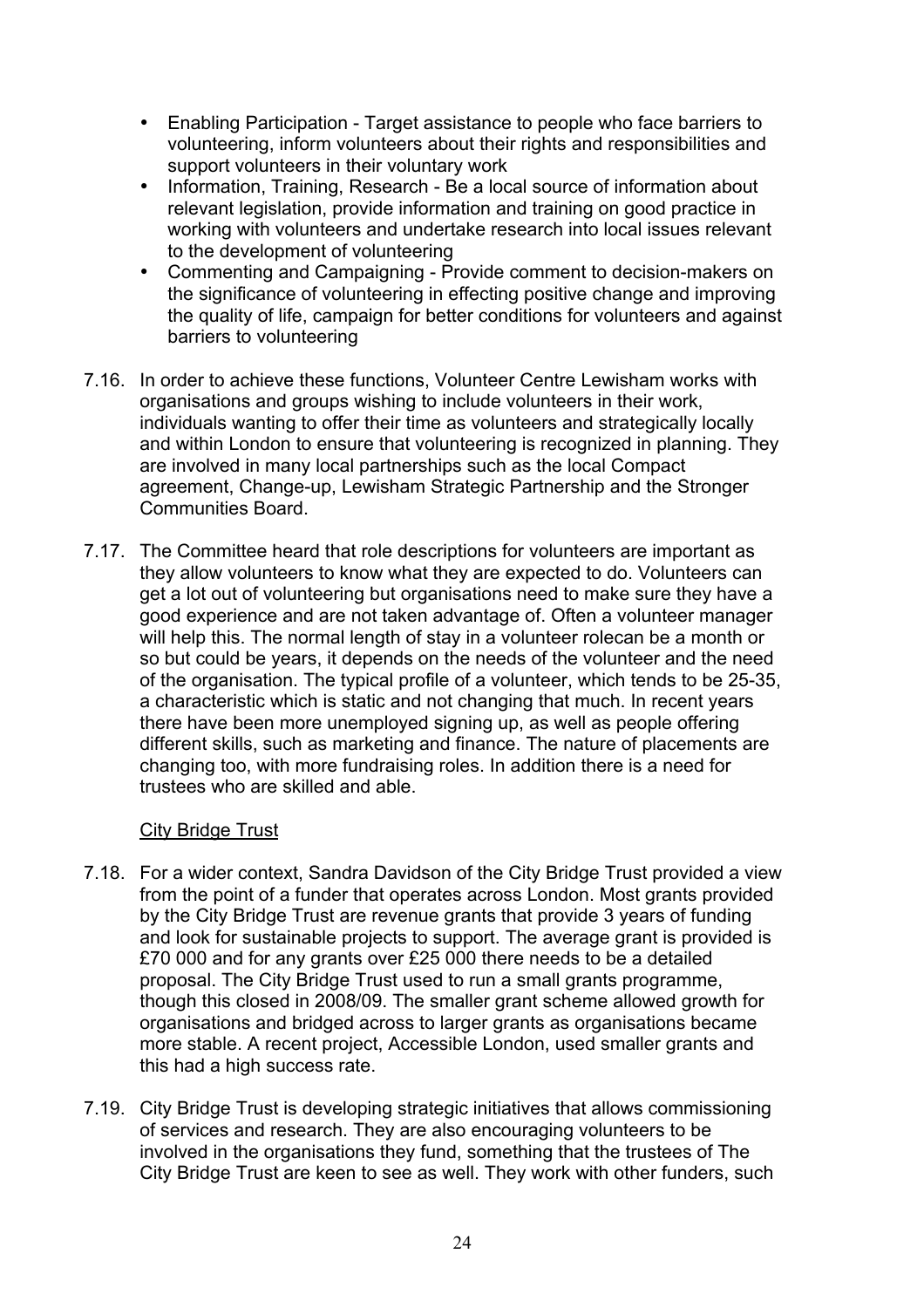as councils, to make sure the Trust is not the sole funder for an organisation. They are keen for other funders to be involved and offer match-funding, but will not be the single largest funder of an organisation. The Trust is also a member of the Association of Community Foundations and encourage crossworking and collaboration.

- 7.20. The Trust provides capacity building support. The grants provided are not always 3 year grants and can be shorter if required. There is no small grants programme at the moment, but this is going to be reviewed next year. Formerly small grants were up to £5k and Members were keen for the small grants programme to be re-established. The Trust is the largest single funder in London and as such communicates a lot with other organisations to make sure they know what is happening, to consult and to bring information back to inform trustees. This allows for good strategic thinking and analysis of trends. Information about funding is posted online in order to get as much transparency as possible.
- 7.21. Sandra Davidson highlighted that The City Bridge Trust are very conscious of the economic situation and the impact it will have on people and organisations. However the first priority for the City Bridge Trust is always maintaining the bridges. The Trust funds organisations in Lewisham, and support Volunteer Centre Lewisham and Arts Opportunity Trust.

#### Other inputs on capacity

- 7.22. The Committee also heard from the RSA Connected Communities project, which is looking at relationships and the patterns of relationships in order to understand social networks. From the report it is possible to see the impact of voluntary groups, with community and voluntary groups acting as a connection generator. There are also areas of resilience and hubs that acts as bridges. Community Centres acted like this, as well as private sector institutions such as cafes, pubs and the local Sainsbury's. The nature of networks is often influenced by the practices and structures of community organisations. Networks of people who engage with community-based organisations are dependent on the practices and regulations of those organisations, including seemingly trivial protocols. For example, the way meetings were held, how often field trips were undertaken, the formality of language, and the extent to which users of the centre were able and encouraged to loiter, all influenced the availability of social capital and were often mechanisms for producing social inequality. Thus through imitation, there is a danger of perpetuating 'unhelpful' practices, particularly if their potential impact is not realised.
- 7.23. Peter Grant from the Cass Business School outlined to the Committee that there is a hierarchy in the community and voluntary sector and that umbrella organisations can be come almost a bureaucracy in themselves. There can also be a point at which charities become too big, with the most effective groups being user-led groups. He also pointed out that lots of the problems charity is trying to eliminate are problems that need subsidising or are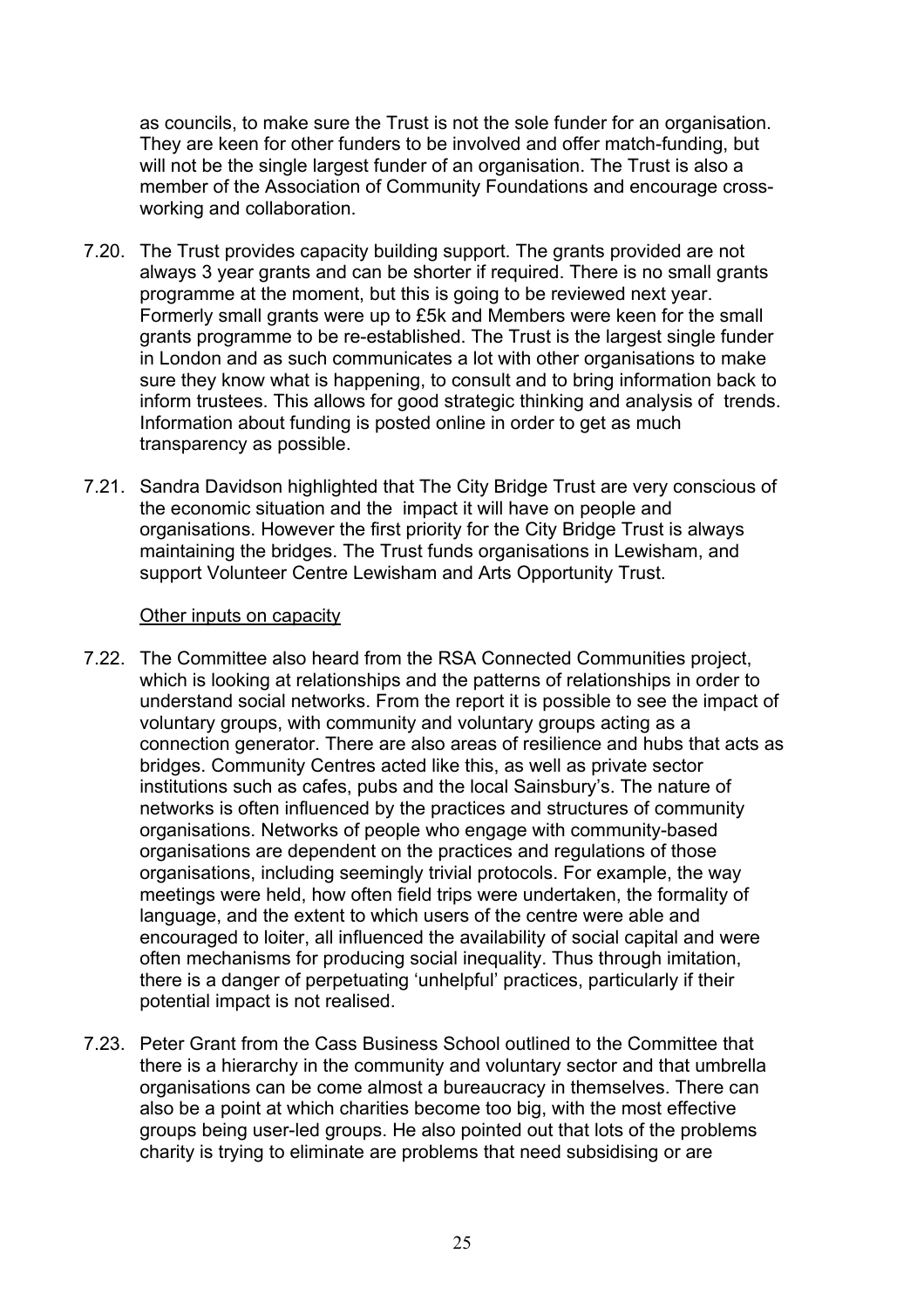subsidised already by the state. Therefore there is an intrinsic link between state and voluntary sector.

- 7.24. Philippe Granger of Rushey Green Time Bank provided a perspective from the point of a voluntary organisation operating within the community. He emphasised that the situation is difficult at the moment as funding is increasingly difficult to obtain. Funders don't fund eternally and like to support new projects. However, new projects means new work. Because RGTB is 11 years old it is harder to attract money than a new time bank. Due to being constantly busy it is easy to miss things such as governance and insurance, HR and changes to legislation. Whereas in large organisations you would be able to consult and talk to other people, or go to the relevant department, small organisations are unable to do this.
- 7.25. Representatives from Lewisham Pensioners Forum spoke to the Committee about the work they carry out. They indicated that they had faced a general decline in funding, with competition for funding increasing. This included a cut in their funding from Lewisham, which would have covered 2 full time staff and administration costs. Because of the reduction they have had to top-slice staffing costs. They have looked at funding from different sources, though it is time consuming to apply for it.
- 7.26. Lewisham Pensioners Forum offer a strong network for older people in Lewisham. Current projects include a survey on sheltered housing, where they spoke to older people to gather information. It was felt the research had gone well, as it was pensioners talking to pensioners people felt more comfortable and able to open up. They received funding from the union UNITE to pay for it. They also provide advice services, such as signposting and helping to arrange appointments as well as offering advocacy services, including getting in high profile speakers to events.
- 7.27. Northbrook Park Community Group submitted information to the review, they are aiming to transform a rundown local park into a park for the whole community to enjoy. They receive money from grants as well as donations of money and materials as well as free labour from local companies. There are 8 volunteers with the group. They have gained advice and help from the Parks department of Lewisham Council and Groundwork London. Advice was helpful and easily gained. They are aware of other groups doing similar work and have occasional contact with them, mostly to share information.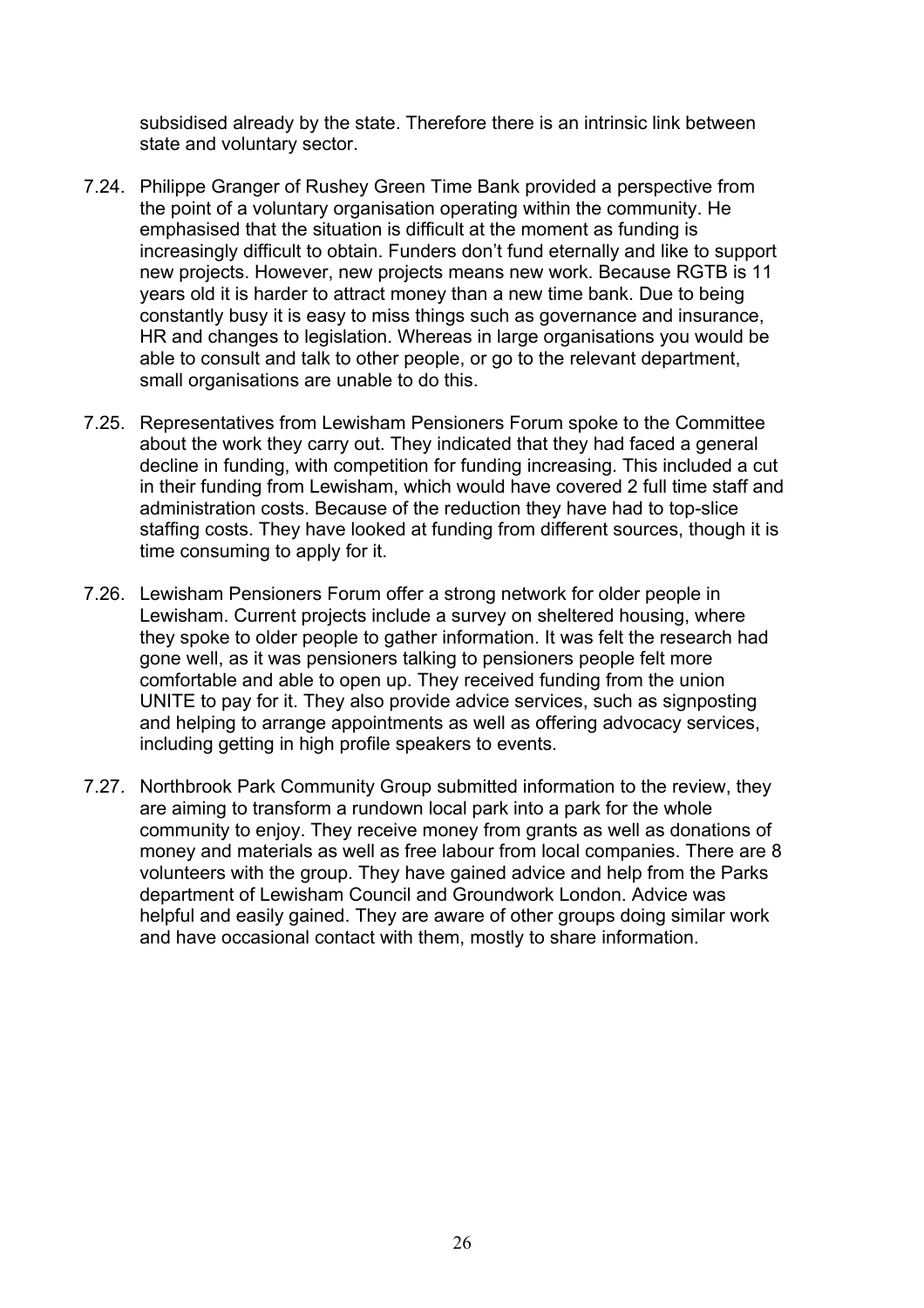# **8. Building the capacity of the community and voluntary sector**

- 8.1. VAL established that there needs to be a match between the passion of wanting to help and the rational business side of it. The reality is that people like to have influence within their organisations, and that partnerships mean that people's own organisation could lose its identity. Members agreed that there can be fears of groups losing their identity, especially if the use or sharing of a resource such as a community centre is an issue.
- 8.2. However, Members felt that there should be a way to 'push' organisations together to co-operate. It was noted that there are occasions where new organisations are created that are carrying out similar activities to other organisations located nearby and that encouraging communication between them would be useful. VAL do try and pick this up in the early stages and avoid duplication where possible.
- 8.3. The RSA Connected Communities report highlighted that building connections is hard, but it can be done between people with similar experiences, though it is important that you don't reinforce preconceived notions and bring different people together in non-confrontational environments. In addition, it was pointed out that building and sustaining connections should be a factor in commissioning and funding community groups. The role that the council can play in promoting connectedness and social networks without imposing and overbearing. However, the nature of community engagement can be a challenge as it can be awkward to do and face dangers of people being overly suspicious or presenting a series of wish lists. The key seems to be that the council is aware of itself and its role. The council is not the social network, but can support what goes on. There is hidden wealth and assets that are already there and the council has a strategic overview that can identify areas of need and flag this up.
- 8.4. Support for community groups and empowering and wellbeing is needed to build capacity. Small groups are dependent on voluntary workers and there needs to be a balance between volunteerism and the voluntary and community sector which needs funding.
- 8.5. The public sector can foster a mutually reinforcing system pressures through funding requirements, processes and language. Imitation can drive the professionalisation of organisations within this system, but can also foster behaviours and practices that serve to exclude. Imitation is a powerful mechanism for the contagious spread of social phenomena that needs to be understood in the design of interventions, particularly those concerned with behaviour change and the development of the Big Society.
- 8.6. The key components of any strategy that seeks to build social capital are the effective use of existing social networks, and the shaping of new ones. At a minimum, use of existing networks requires understanding the connectivity of key nodes in that network, while the shaping of new networks requires skills of network weaving (deliberately building relationships and supporting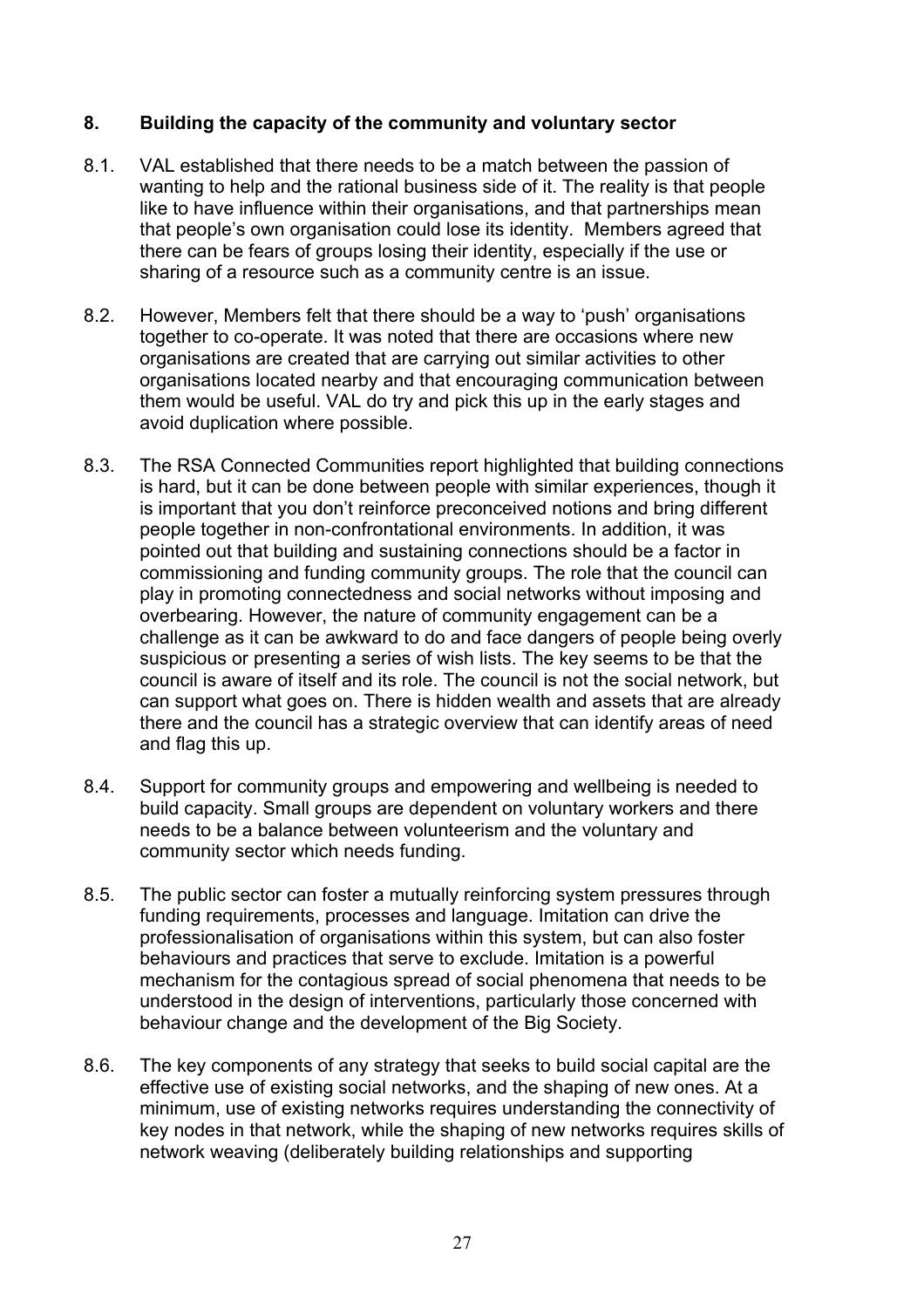collaborations between people, and between people and organisations) and understanding the larger scale 'meta-networking'.

- 8.7. A perceived barrier to effective community networking was the way that funding is structured, what is classed as an outcome, and how these outcomes are measured, with the result that, as pointed out by a respondent in the RSA report, 'connecting people is not measured in the funding we get, maybe there needs to be more scope for things like this '.
- 8.8. Peter Grant of the Cass Business Schools highlighted that up to date and pertinent knowledge of the sector in an area is incredibly useful, but that there is always a danger of substituting the knowledge of your own and imposing it on the wider borough. Longer term and systematic trends are occurring right now. Support for the voluntary sector tends to decrease during times of recession. Structural and sectoral support is very important to smaller organisations and makes it easier for them to survive if they have that. Therefore umbrella and support bodies are very important. Major national charities are not going to disappear, but small community bodies that can have huge impacts at a local level are often in danger. LEAN highlighted this with regards to Arts funding, which often suffers from cuts in hard times. Arts funding is hit disproportionately and there is fierce competition for funding, with not as many opportunities for attracting philanthropic contributions. However, it is important to realise that creative industries need subsidised industries to generate the skills that can be then used in the private sector. Arts are of huge importance for a number of reasons, including changing behaviours/cultures, exploring emotion, building confidence and communication skills, promoting resilience, as well as bring fun to do.
- 8.9. While cross-pollination across organisations is useful, fresh new ideas are needed but hard to find in the voluntary sector. There is a tendency for a 'flavour of the month' approach to occur. There is innovation, but there is a problem in putting a badge on it. There are already effective ways of addressing age-old problems, that don't necessarily need brand new ones and brand new ones not necessarily more effective.
- 8.10. Sandra Davidson of City Bridge Trust expanded on the support on offer for smaller groups and how this can build capacity. There was a programme, aiming to improve services for older people programme. The programme found that groups often weren't knowledgeable about support on offer from organisations such as VCS. Many had no insurance, lacked knowledge of other projects or of how to recruit staff and volunteers. They often had very small, shoestring budgets and had never been visited by anyone. Despite their enthusiasm the organisations often needed handholding and support and very largely appreciative of hands on support. Some did struggle and felt threatened by more formal processes, but signed up for a package of support. Discussions focussed around what is coming for the organisation and thinking about the future helped organisations plan and develop. The outcome was that some obtained more funding and stabilised. The Trust acted as a 'reference' for applying for funding to other organisations.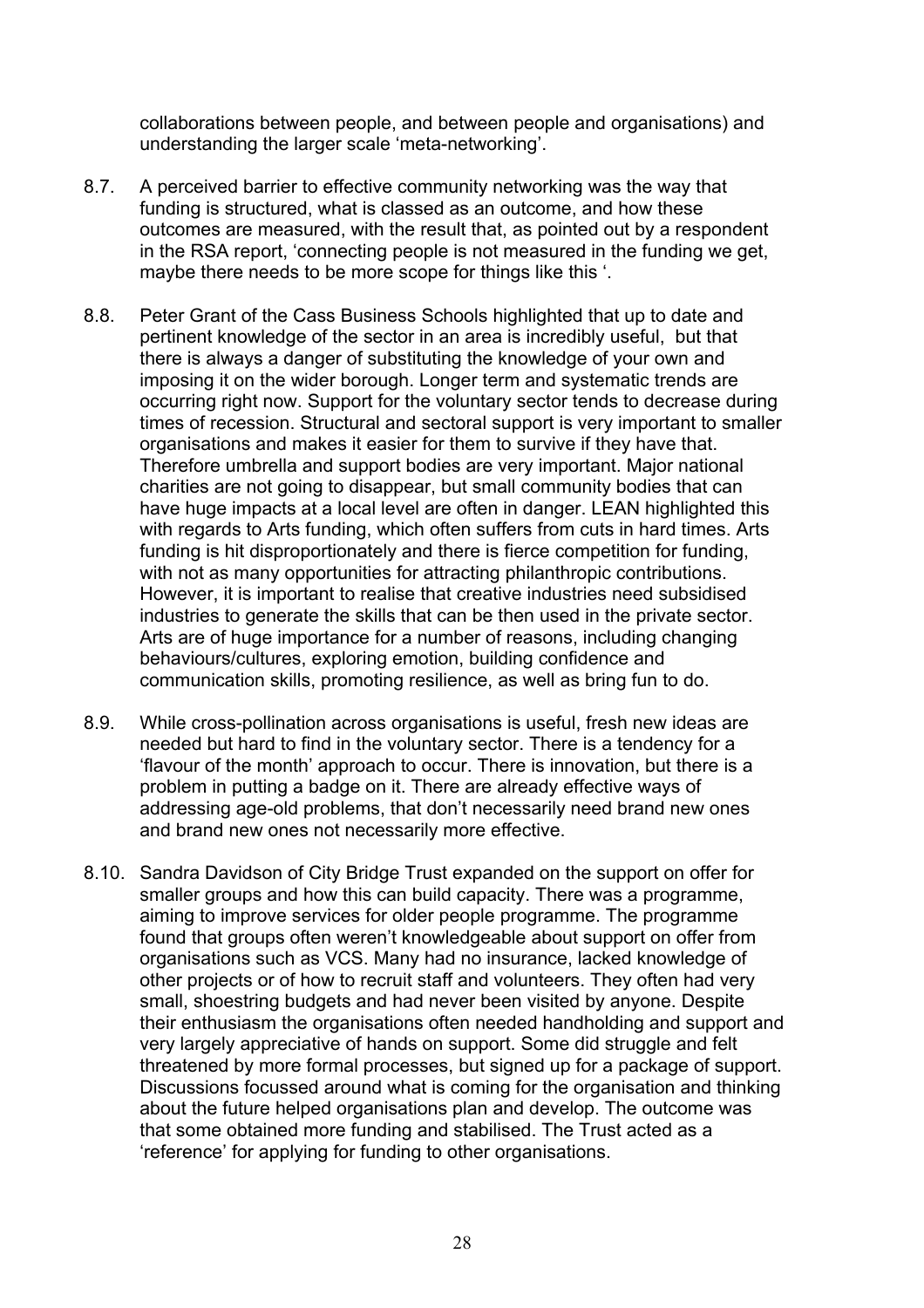- 8.11. What survival tactics small organisations can use to carry on and whether mergers will be necessary is a key question and is something the Trust has been asking about with organisations, with indications being that reducing staffing, either through hours or actual jobs is a possibility, as well as reducing activities or maybe even folding a service completely.
- 8.12. Philippe Granger of Rushey Green Time Bank highlighted the drawbacks of the small size of the organisation, which can hold it back as there can be a lack of relevant skills. They have a vision for the work they want to do in Lewisham and the scope to scale it up, but the gaps hold it back. Improved access to knowledge that is out there is important for smaller groups. Mentoring opportunities are useful as expertise of small organisations is limited, so there can be a need for some help and more knowledge or experience. There is also the difficulty in building reserves to invest in expansion as it isn't possible to use funding to build reserves. Also there is the importance of letting people know about what's out there in terms of voluntary organisations and support for them. This will help with feelings of trust and security for people coming to help.
- 8.13. Philippe Granger also identified the need to harness small organisations' passion and leadership by increasing the connection between organisations so people aren't on their own. There is a lot of passion and enthusiasm in Lewisham, but it may be better to join up enthusiastic people with existing organisations rather than just starting up new groups doing similar things. The prospect of mergers is something that many people could see happening, but that others don't want to as they have their own vision and their own project that they have developed themselves. A problem with this is new projects versus core-funding, and the tendency for funding to chase new ideas. There is a need to influence other funders, as well as Lewisham Council to make sure that new initiatives are a development of the core function and are sustainable, not just new for the sake of new. In addition this could protect the stable organisations in current situations. Those recognised as providing services and spinning services out to the voluntary sector via commissioning.
- 8.14. Cllr Millbank spoke to the Committee about the community and voluntary sector in general, explaining that when groups take on funding, premises or staff then it transforms them. People don't know to go to organisations like VAL or don't want to. Often there are organisations with new ideas that aren't new, they are simply unaware that its happening already elsewhere in the borough. The role of trustees is important and the Volunteer Centre is looking to promote this role.
- 8.15. VAL explained that it seeks to work closely with other infrastructure organisations, especially Volunteer Centre Lewisham, Lewisham LINk, LVSTN (Lewisham Voluntary Sector Training Network), and prior to its demise REAL. The ChangeUp Voluntary Sector Strategy Group, co-ordinated by VAL, provides a forum for organisations providing infrastructure services to come together. Further development is needed.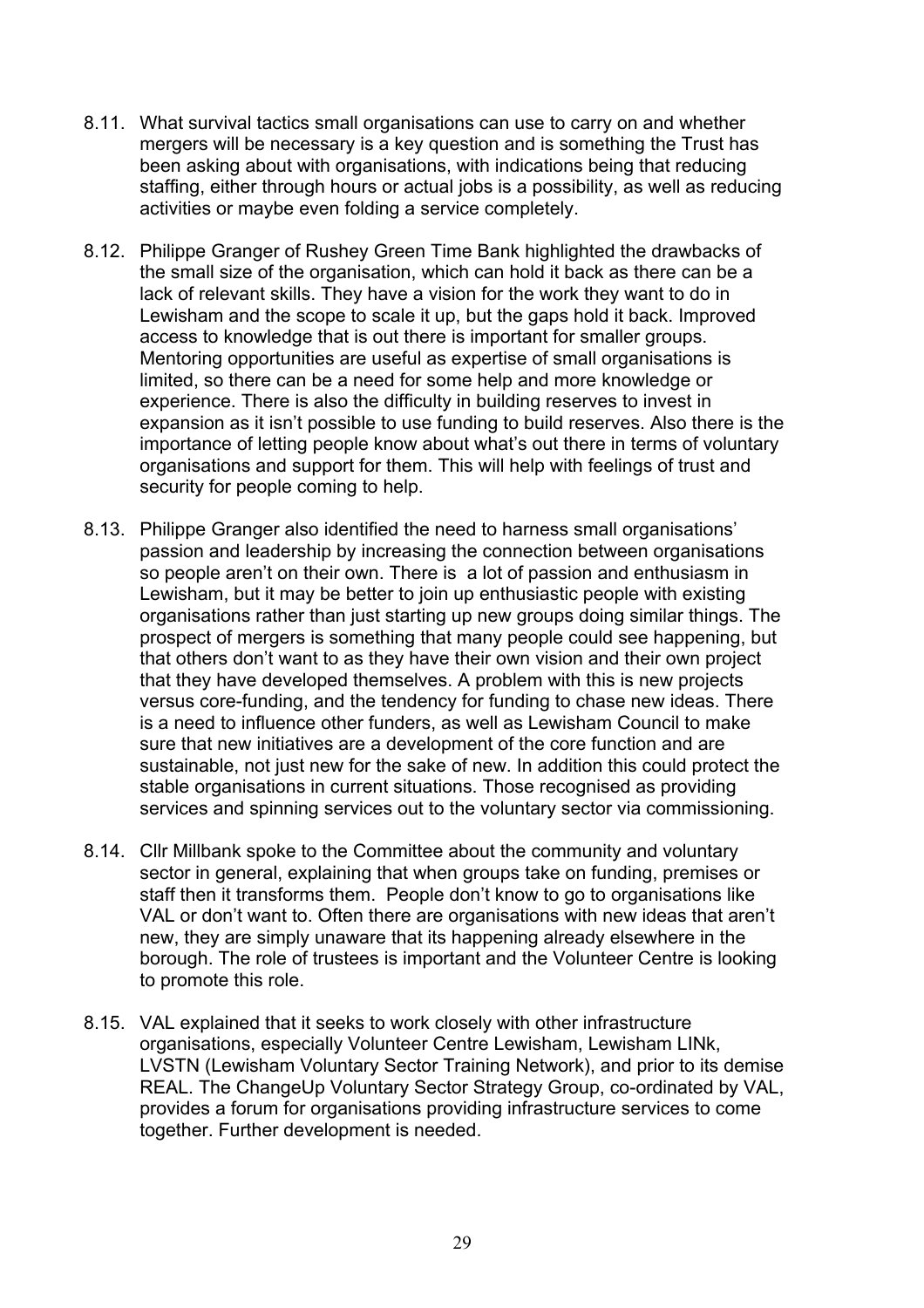- 8.16. The independence of an organisation can often be jealously guarded, with people very resistant to mergers, this is valuable as it is an indicator of the passion and drive that exists within the community and voluntary sector. The commitment, time and effort makes organisations work and the fierceness of the way that people fight for their organisations is vital. Many organisations were founded to address a social or community need and sometimes this is in conflict with a rationalised business efficiency model. There is a balancing act to getting well run organisations that are efficient and maintaining passion and drive.
- 8.17. Partnerships between frontline organisations do exist but are not easily achieved. Partnerships are time-consuming, and volunteers often need or prefer to concentrate solely on maintaining their own organisation. Developing collaboration and partnership working also requires skills that may not be present in all organisations.
- 8.18. The Lewisham Pensioners Fund have a vibrant, diverse group that are involved and identified that they have been doing what the 'Big Society' is about all along. They did identify the need to support and encourage campaigners and advocates who are wiling to stand up and offer criticism of the way things are run, something the Committee sympathised with. They also stressed that there needs to be good quality advice services and signposting towards these services.
- 8.19. The Northbrook Park Community Group would like to build capacity their capacity, such as having a bigger group to share the workload and volunteers to do specific tasks (such as feed the birds at lunchtime). They identified that support from an organisation like the Council would be useful to bring people in and help encourage volunteers to join groups. Improving access and awareness for people to get involved in volunteering. In addition, better access to information on funding streams and sharing Council knowledge with the community and voluntary sector would be vital. If this could be done online then people would have access outside office hours, which is when many of the group do work for it as they have full-time jobs.

### Transforming Local Infrastructure

8.20. Martin Howie spoke to the Committee about the Transforming Local Infrastructure project, which is funded from the Office for Civil Society with the Big Lottery Fund running the process. Infrastructure for the 3rd sector did not interest the new government to start off with, but after intense lobbying from national organisations it got on the agenda. The Office for Civil Society (OCS) has made up to £30 million available in short-term funding, to provide better support for front line civil society organisations by transforming local infrastructure services. Transforming Local Infrastructure will fund partnerships of local infrastructure organisations to rationalise and transform the support services which they provide to front line civil society organisations. The Fund will support activities such as: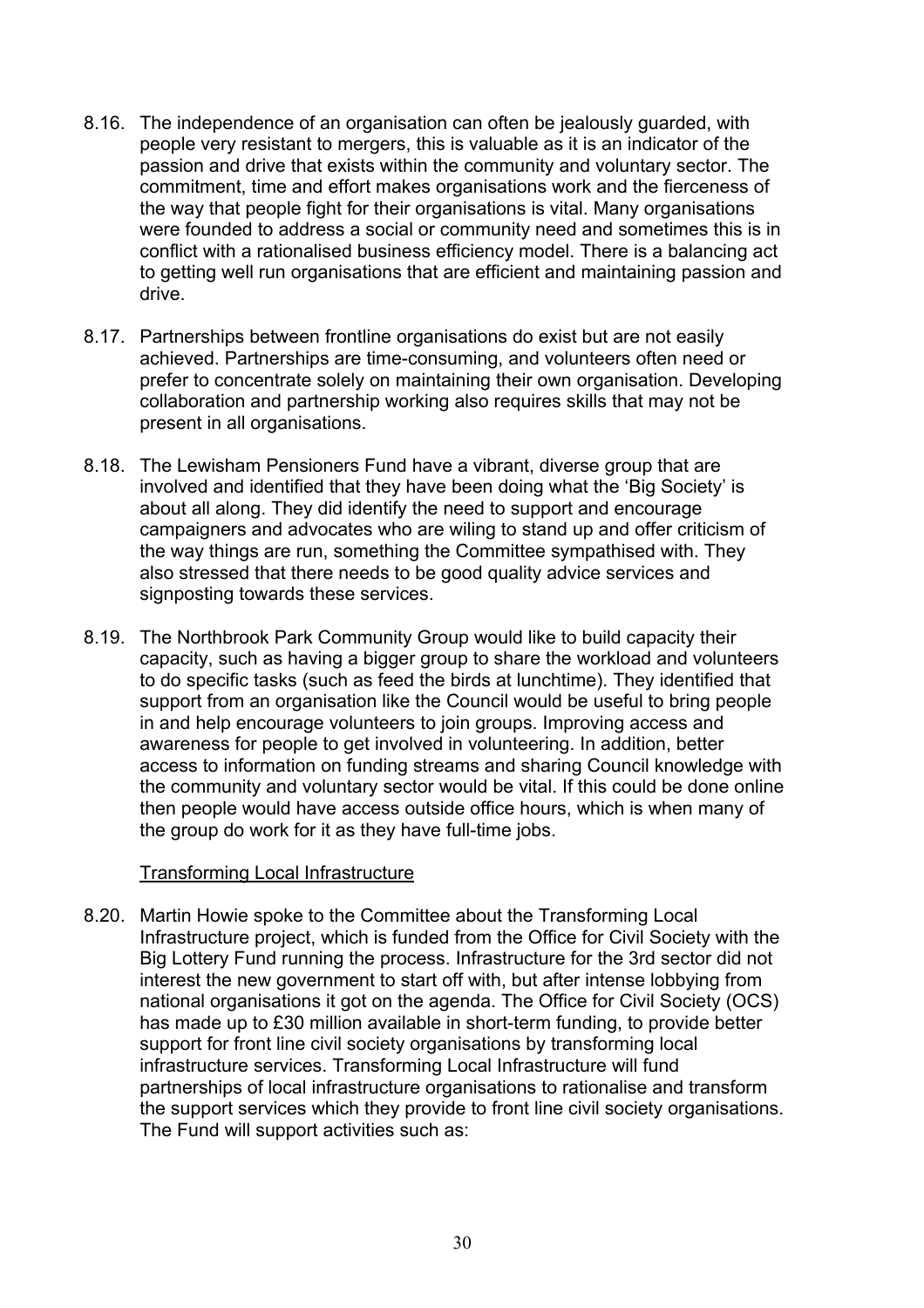- local collaboration and consolidation making efficiency savings and creating more effective organisations through asset consolidation, merger of back-office functions and shared services
- redesign and integration of services to meet the changing needs of groups and communities, so they are valued and supported locally, and play a crucial role in brokerage
- better links with local business; more peer to peer support within local voluntary sector, and stronger partnership with the local statutory bodies, particularly the relevant local authority
- sustainability in the long-term without ongoing support from central government.
- 8.21. The aims of it are:
	- Frontline civil society organisations can access a wider range of high quality support, networking and volunteering brokerage opportunities and value them more highly.
	- There is stronger local leadership for civil society organisations which contributes to better partnerships with local businesses and statutory sector.
	- Infrastructure organisations, including volunteering infrastructure, are transformed so that they are more efficient, effective and are able to learn and grow with less dependence on state funding.
- 8.22. Lewisham will be bidding for money from this fund, with a bid of £385,000. This will create and deliver a wide-ranging and more accessible menu of support services to frontline organisations through a consortium of infrastructure organisations working as a co-operative unit. VAL have had 15 or 16 different infrastructure organisations involved, though 6 will be lead partners. These will include VAL, LEAN, VCL, Lewisham Disability Coalition, Lewisham Refugee Network and Pre-School Alliance. This will be an active consortium in charge of delivery of the programme. VAL have carried out engagement, including 12 or so pieces of research that organisations have done looking at frontline organisational needs. However, there is a need to develop new forms of engagement and community leadership. The funding is needed to address 2 main areas; bringing about changes across the infrastructure partnership to enable us to work together more closely and effectively (an internal process); and also to develop and pilot our collective service offer for front line organisations (an external service). The decisions on funding will be made by the end of January and funding will run to September 2013, with all the money having to be spent by then, which will be a challenge.
- 8.23. The outcomes from it will include:
	- A dynamic consortium of local infrastructure organisations is created; the currently segregated support services are replaced by a co-ordinated programme of services that enables us to develop, support, influence and connect with frontline organisations more effectively.
	- Frontline organisations have easier access to the type and level of support they need and value with multiple entry points to a collective offer provided by a consortium of local infrastructure organisations.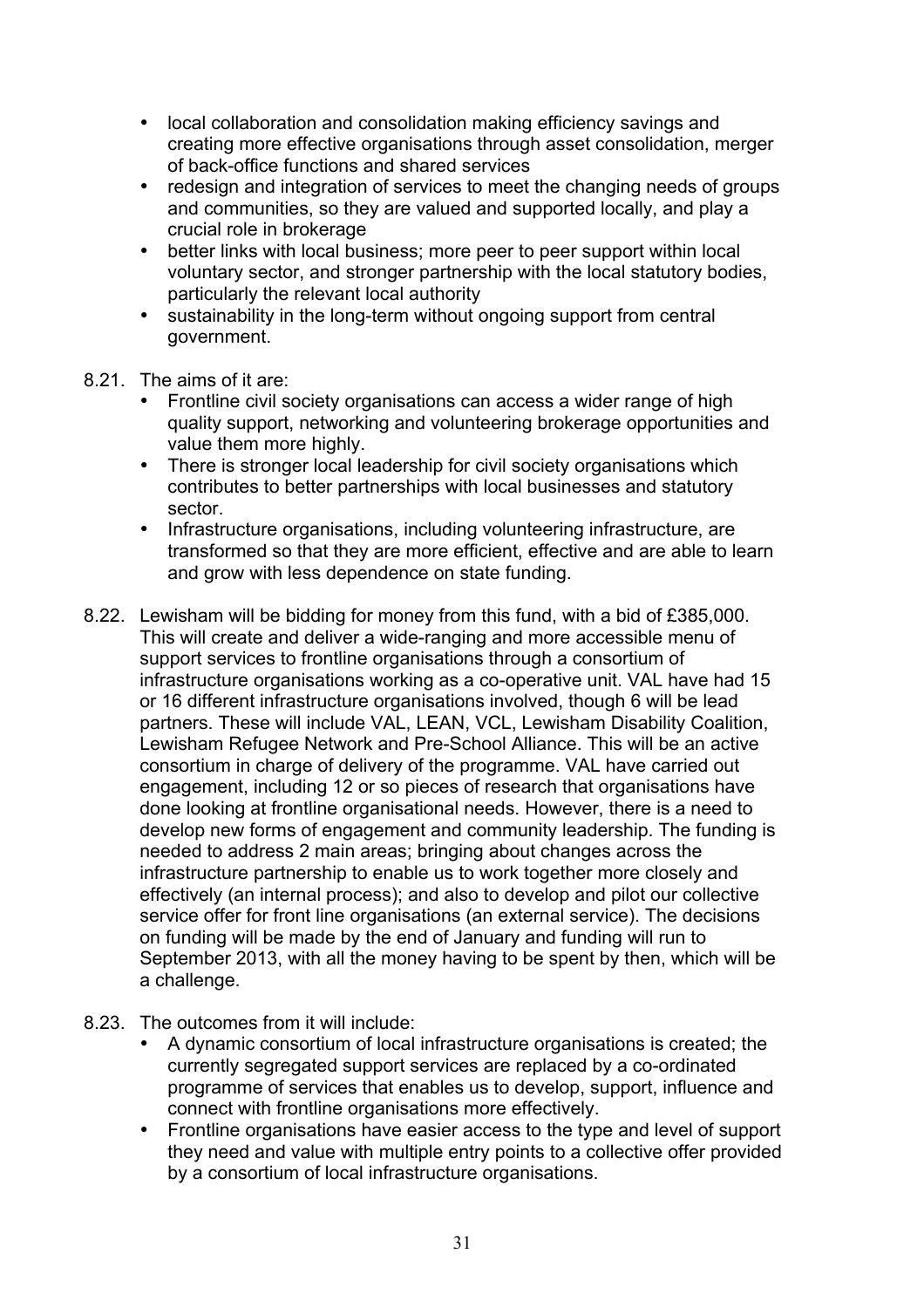- Infrastructure and frontline civil society organisations have increased capacity to deliver services through volunteer involvement using recognised best practice.
- Infrastructure and frontline organisations will be stronger and more economically resilient through the maximisation of business relationships including employer supported volunteering programmes and corporate giving.
- 8.24. Having begun this task of working co-operatively together, it will continue irrespective of the funding outcome. However, it is very time-expensive process and without the additional resources the pace will be less intense.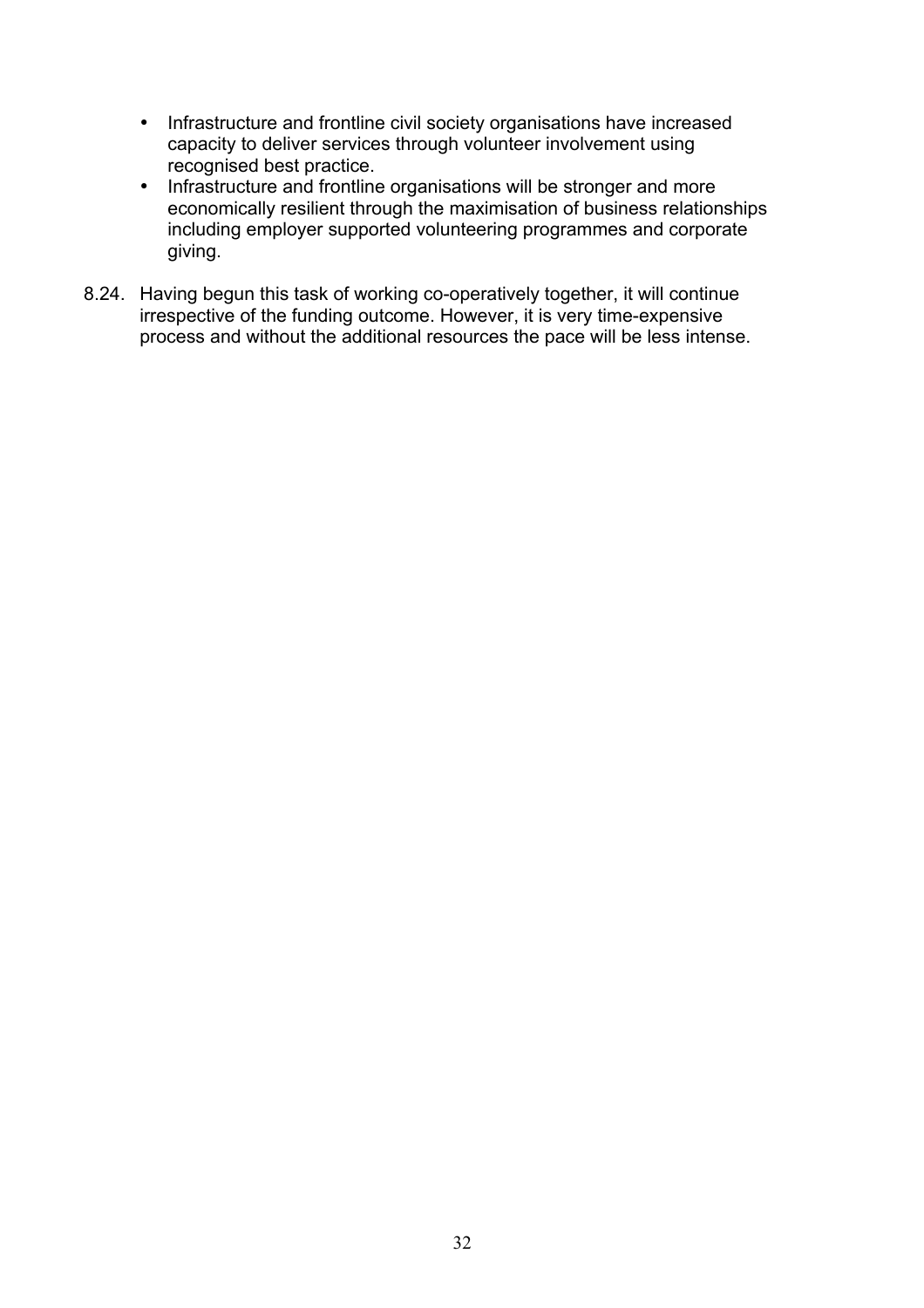# **9. The future role of the community and voluntary sector**

- 9.1. The RSA report on Connected Communities suggested that the use of 'familiar strangers' such as refuse collectors or park wardens, could promote social networks and connectedness by using word of mouth and getting massages out into the community. It was highlighted that there are problems in doing this due to the way that people work, especially the performance management culture. An example of refuse collectors was highlighted, whose performance doesn't take into account the full value of what the role is, it is simply the efficient collection of refuse rather than a community role.
- 9.2. Peter Grant of Cass Business School talked to the Committee about the future role of philanthropy in the current financial and funding climate. His view was that philanthropy will not be able to step in and fill the gap in funding and the of philanthropic giving is less now than in previous eras. This view was largely supported by Martin Howie of VAL. Also philanthropists spend their charitable money on opera houses or buildings with their names on or spend it on government-funded services like education . In terms of giving the UK is comparable to Canada, Australia or New Zealand and gives more than other countries in the EU. A future approach could be to change the ideas of giving and philanthropy, such as giving locally. Many people think of causes rather than communities or geographic locations. The concept of geographically based social impact bonds has been explored in places such as Peterborough and Essex.
- 9.3. Philippe Granger from Rushey Green Time Bank indicated to the Committee that there are increasing pressures to move to a social enterprise model and a high expectation that this approach is appropriate for many organisations. However it is not always relevant for organisations as organisations need business skills and there is not always a product to sell.
- 9.4. Philippe Granger did suggest that internships for people, especially young people, with voluntary and community sector organisations could give them vital work experience. This could be a win-win, giving needed skills and help to small groups while providing good experience. The issues would be how to organise this, how to advertise, connect and support, and whether this could be something to champion in Lewisham.
- 9.5. The Committee also discussed the roles that councillors play in community and voluntary sector organisations as active members of their local communities, as well as potential conflicts of interest that could arise from these roles. The Committee felt that there was a need for greater clarity and discussion in order to establish what was appropriate or not in terms of councillor involvement in these groups.
- 9.6. Northbrook Park Community Group believed that voluntary and community organisations could end up providing services in the future that the Council provides now. An advantage to this could be that groups would be able to access funding that a Council may not be able to.